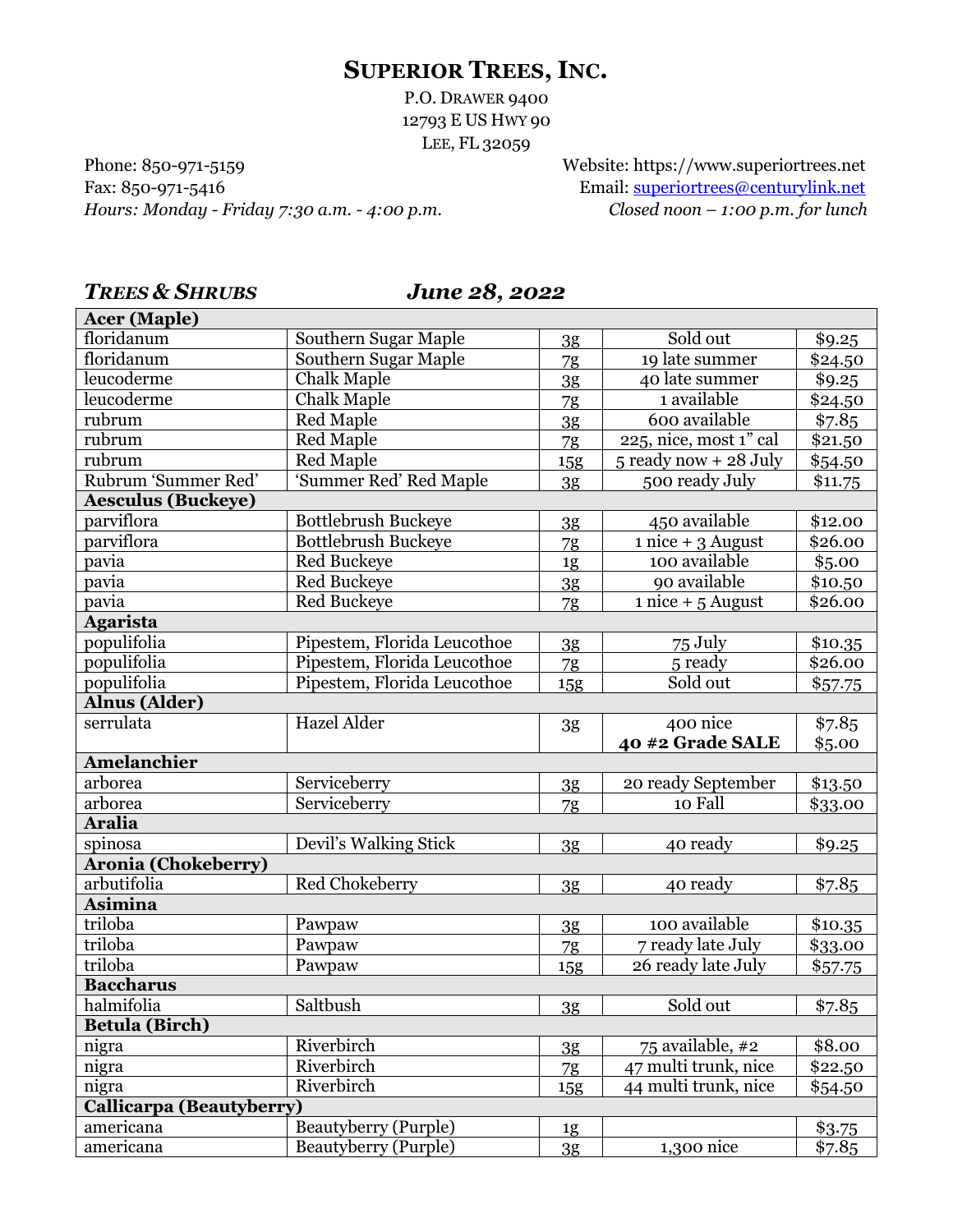| americana                  | Beautyberry (Purple)                        | 7g             | 150 nice               | \$21.50          |
|----------------------------|---------------------------------------------|----------------|------------------------|------------------|
| americana 'White'          | White Beautyberry                           | 3 <sub>g</sub> | Sold out               | \$9.25           |
| Calycanthus                |                                             |                |                        |                  |
| floridus                   | Sweetshrub                                  | 3g             | Sold out               | $\frac{8.95}{8}$ |
| floridus                   | Sweetshrub                                  | 7g             | Sold out               | \$24.50          |
| Carpinus (Hornbeam)        |                                             |                |                        |                  |
| caroliniana                | American hornbeam                           | 3g             | 100 available          | \$9.00           |
| caroliniana                | American hornbeam                           | 7g             | 100 ready, nice        | \$24.50          |
| caroliniana                | American hornbeam                           | 15g            | 25 fall 2022           | \$55.00          |
| Carya (Hickory)            |                                             |                |                        |                  |
| aquatica                   | <b>Water Hickory</b>                        | 3 <sub>g</sub> | 12 ready               | \$7.85           |
| cordiformus                | <b>Bitternut Hickory</b>                    | 3 <sub>g</sub> | <b>Fall 2022</b>       | \$9.25           |
| glabra                     | Pignut Hickory                              | 3g             | 150 available          | \$9.25           |
| glabra                     | Pignut Hickory                              | 7g             | 67 ready               | \$24.25          |
| glabra                     | Pignut Hickory                              | 15g            | 4 ready 5-6ft; 27 July | \$54.50          |
| illinoinensis              | Pecan                                       | 3 <sub>g</sub> | 85 nice                | 8.25             |
| ovata                      | Shagbark                                    | 3 <sub>g</sub> | Sold out               | \$11.50          |
| ovata                      | Shagbark                                    | 7g             | 2 ready; 43 July       | \$33.00          |
| ovata                      | Shagbark                                    | <b>15g</b>     | 1 nice                 | \$54.00          |
| tomentosa                  | Mockernut                                   | 3 <sub>g</sub> | 5 available            | \$9.25           |
| <b>Castanea (Chestnut)</b> |                                             |                |                        |                  |
| mollissima                 | <b>Chinese Chestnut</b>                     | 3 <sub>g</sub> | 200 July               | \$12.75          |
| pumila                     | Chinquapin                                  | 3 <sub>g</sub> | Sold out               | \$12.75          |
| Catalpa                    |                                             |                |                        |                  |
| bignonioides               | Southern Catalpa                            | 3 <sub>g</sub> | 50 ready               | \$7.85           |
| <b>Ceanothus</b>           |                                             |                |                        |                  |
| americanus                 | New Jersey tea                              |                | 10 available           | \$9.25           |
| <b>Celtis</b>              |                                             | 3 <sub>g</sub> |                        |                  |
| laevigata                  | Sugarberry                                  |                | Sold out               | \$7.85           |
| laevigata                  | Sugarberry                                  | 3g             | Sold out               | \$21.50          |
| Cephalanthus               |                                             | 7g             |                        |                  |
| occidentalis               | Buttonbush                                  |                | Sold out               | \$3.75           |
| occidentalis               | <b>Buttonbush</b>                           | 1g             | 350 ready              | \$7.85           |
| occidentalis               | Buttonbush                                  | 3g             | 30 ready               |                  |
| Cercis                     |                                             | 7g             |                        | \$21.50          |
| canadensis                 | Eastern Redbud                              |                | 2,000 ready, nice      | \$8.00           |
| canadensis                 | Eastern Redbud                              | 3g             | 1 available            |                  |
| canadensis                 | Eastern Redbud                              | 7g             | 6 ready                | \$22.50          |
| <b>Chionanthus</b>         |                                             | 15g            |                        | \$55.00          |
|                            |                                             |                | 100 available          |                  |
| virginicus                 | <b>White Fringetree</b><br>White Fringetree | 3g             | 150 available          | \$9.25           |
| virginicus                 | White Fringetree                            | 7g             |                        | \$24.50          |
| virginicus<br>Clethra      |                                             | 15g            | 37 ready August        | \$57.75          |
| alnifolia                  |                                             |                |                        |                  |
| Conradina                  | <b>Sweet Pepperbush</b>                     | 3 <sub>g</sub> | Sold out               | \$9.25           |
|                            |                                             |                |                        |                  |
| canescens                  | Wild Rosemary, Scrub Mint                   | 1g             | Sold out               | \$3.75           |
| glabra                     | Apalachicola Rosemary                       | 1g             | Sold out               | \$3.75           |
| <b>Cornus (Dogwood)</b>    |                                             |                |                        |                  |
| alternifolia               | Alternate-leaf Dogwood                      | 3g             | 100 ready August       | \$11.55          |
| alternifolia               | Alternate-leaf Dogwood                      | 7g             | 28 late summer         | \$33.00          |
| amomum                     | <b>Silky Dogwood</b>                        | 3 <sub>g</sub> | 175 ready              | \$7.85           |
| amomum                     | <b>Silky Dogwood</b>                        | 7g             | 2 available            | \$21.50          |
| florida                    | <b>White Flowering Dogwood</b>              | 3g             | 400 ready late July    | \$9.00           |
|                            |                                             |                | 150 #2 grade SALE      | \$5.00           |
| florida                    | White Flowering Dogwood                     | 7g             | Sold out               | \$24.50          |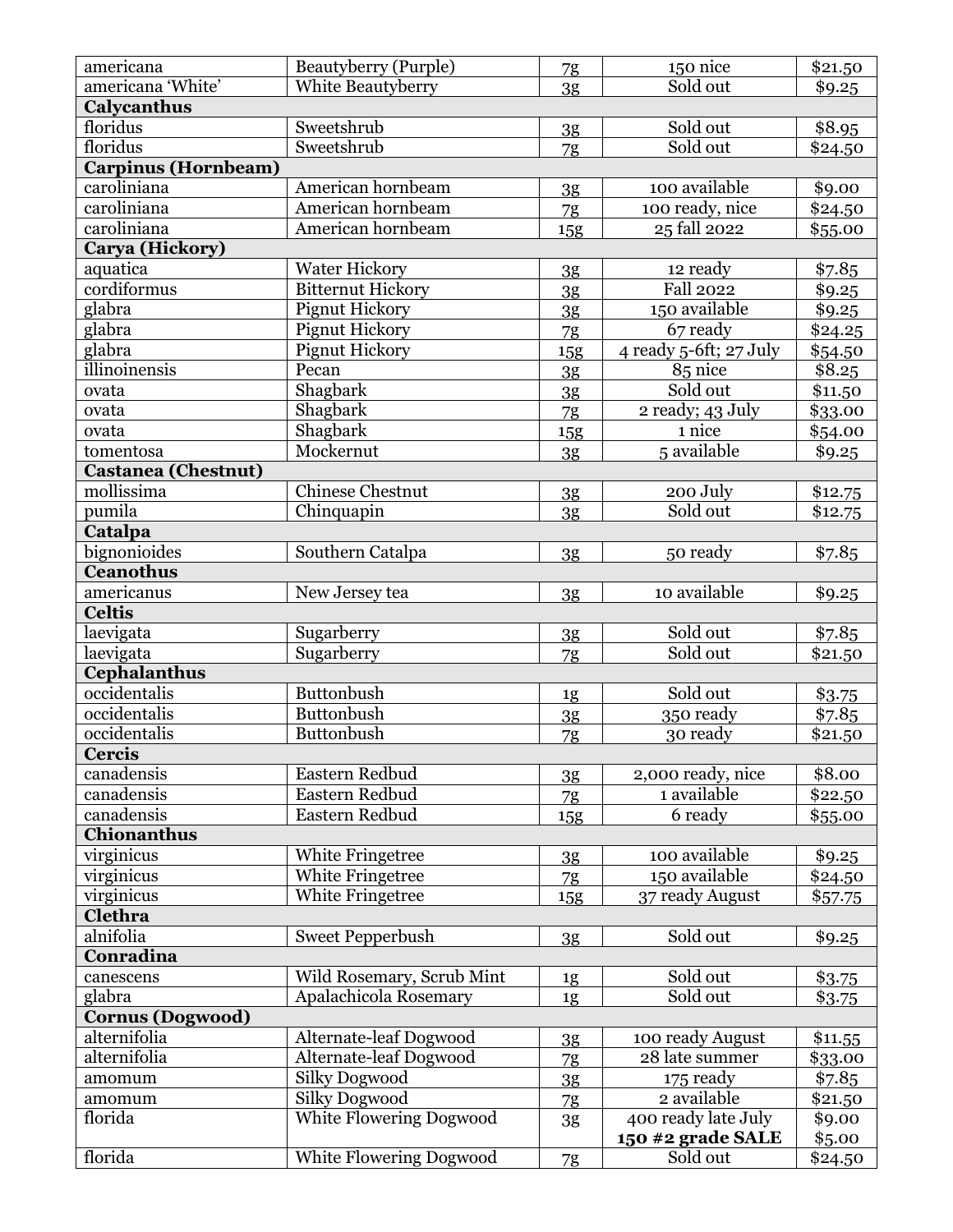| florida                                            | White Flowering Dogwood          | 15g            | $1$ nice; $2 \#2$ grade | \$56.00            |
|----------------------------------------------------|----------------------------------|----------------|-------------------------|--------------------|
| florida 'Double Flower'                            | Double Flower' Dogwood           | 3 <sub>g</sub> | 45 late summer          | \$11.75            |
| florida 'Junior Miss'                              | 'Junior Miss' Dogwood            | 3 <sub>g</sub> | 40 late August          | \$11.75            |
| florida 'Madison'                                  | 'Madison' White Dogwood          | 3 <sub>g</sub> | Sold out                | \$11.75            |
| florida 'Madison'                                  | 'Madison' White Dogwood          | 7g             | 15 late summer          | \$26.25            |
| florida 'Madison'                                  | 'Madison' White Dogwood          | 15g            | 6 available             | \$63.00            |
| florida 'Suwannee Squat'                           | 'Suwannee Squat' Dogwood         | 3 <sub>g</sub> | 8 available             | \$11.75            |
| florida 'Weaver'                                   | <b>Weaver's White Dogwood</b>    | 3 <sub>g</sub> | 10 late summer          | \$11.75            |
| florida 'Weaver'                                   | <b>Weaver's White Dogwood</b>    | 7g             | 20 available            | \$26.25            |
| florida 'Weaver'                                   | <b>Weaver's White Dogwood</b>    | 15g            | 5 available             | \$63.00            |
| foemina                                            | Swamp Dogwood, Stiff Dogwood     | 3 <sub>g</sub> | 75 available            | \$7.85             |
| <b>Crataegus (Hawthorn)</b>                        |                                  |                |                         |                    |
| aestivalis                                         | Eastern Mayhaw                   | 3g             | 20 available            | \$8.00             |
| aestivalis                                         | Eastern Mayhaw                   | 7g             | 2 nice                  | \$22.00            |
| marshallii                                         | Parsley hawthorn                 | 3g             | 15 August               | \$8.00             |
| marshallii                                         | Parsley hawthorn                 | 7 <sub>g</sub> | Sold out                | \$22.00            |
| opaca                                              | Western Mayhaw                   | 3 <sub>g</sub> | 200 August              | \$8.00             |
| opaca                                              | Western Mayhaw                   | 7g             | 14 nice                 | \$22.00            |
|                                                    |                                  |                | 7#2 grade SALE          | \$15.00            |
| Cyrilla (Titi)                                     |                                  |                |                         |                    |
| parviflora                                         | Littleleaf Titi                  | 3 <sub>g</sub> | Sold out                | \$8.00             |
| parviflora                                         | Littleleaf Titi                  | 7g             | 5 ready                 | \$22.00            |
| racemiflora                                        | Swamp Titi                       | 3 <sub>g</sub> | Sold out                | \$8.00             |
| racemiflora                                        | Swamp Titi                       | 7g             | 10 late summer          | \$22.00            |
| <b>Diospyros</b>                                   |                                  |                |                         |                    |
| virginiana                                         | Persimmon                        | 3 <sub>g</sub> | 1,500 August            | \$8.00             |
| virginiana                                         | Persimmon                        | 7g             | 5 ready; 150 August     | \$22.00            |
|                                                    |                                  |                |                         |                    |
|                                                    |                                  |                |                         |                    |
| virginiana<br><b>Dirca</b>                         | Persimmon                        | 15g            | 3 nice                  | \$55.00            |
| palustris                                          | Eastern Leatherwood              |                | Sold out                |                    |
| palustris                                          | Eastern Leatherwood              | 3g             | Sold out                | \$13.75            |
|                                                    |                                  | 7g             |                         | \$27.25            |
| <b>Euonymus</b><br>americanus                      | Strawberry Bush, Hearts a Bustin |                | Sold out                |                    |
| americanus                                         | Strawberry Bush, Hearts a Bustin | 1g             | 100 ready               | \$3.75<br>\$8.00   |
| americanus                                         | Strawberry Bush, Hearts a Bustin | 3 <sub>g</sub> |                         |                    |
| <b>Fagus</b>                                       |                                  | 7g             | $20$ ready              | \$22.00            |
| grandifolia                                        | American Beech                   |                | 100 available           | \$11.00            |
| grandifolia                                        | American Beech                   | 3g             | 6 available             |                    |
| grandifolia                                        | American Beech                   | 7g             | 12 nice                 | \$33.50<br>\$63.00 |
| Fothergilla                                        |                                  | <b>15g</b>     |                         |                    |
| milleri                                            | Miller's Witchalder              |                | Sold out                | \$7.85             |
|                                                    |                                  | 3g             |                         |                    |
| <b>Frangula/Rhamnus (Buckthorn)</b><br>caroliniana |                                  |                |                         |                    |
|                                                    | Carolina Buckthorn               | 3g             | 20 ready                | \$7.85             |
| Franklinia                                         |                                  |                |                         |                    |
| alatamaha                                          | Franklin Tree                    | 3g             | 25 ready                | \$12.75            |
| <b>Fraxinus (Ash)</b>                              |                                  |                |                         |                    |
| americana                                          | White Ash                        | 3g             | 50 ready                | \$7.85             |
| pennsylvanica                                      | Green Ash                        | 3g             | 800 ready               | \$7.85             |
| pennsylvanica                                      | Green Ash                        | 7g             | $38$ nice, big          | \$21.50            |
| Ginkgo                                             |                                  |                |                         |                    |
| biloba                                             | Ginkgo                           | 3g             | Sold out                | \$9.25             |
| Gordonia                                           |                                  |                |                         |                    |
| lasianthus<br>lasianthus                           | Loblolly Bay<br>Loblolly Bay     | 3g<br>7g       | 100 August<br>26 August | \$10.00<br>\$26.25 |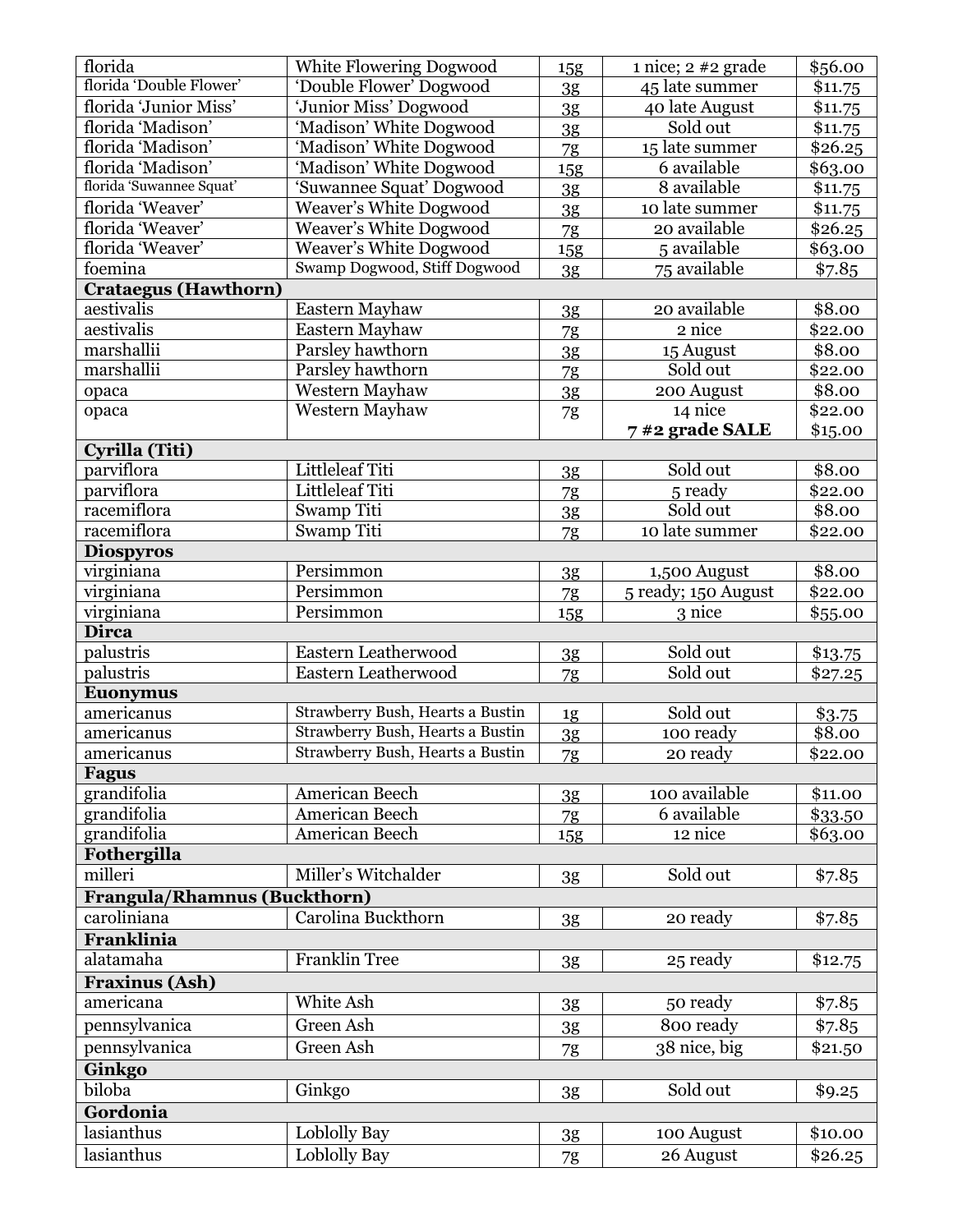| Halesia (Silverbell)              |                                      |               |                        |                    |
|-----------------------------------|--------------------------------------|---------------|------------------------|--------------------|
| diptera magniflora                | <b>Big Flowered Silverbell</b>       | 3g            | Sold out               | \$12.75            |
| diptera magniflora                | <b>Big Flowered Silverbell</b>       | 7g            | Sold out               | \$30.00            |
| diptera magniflora                | <b>Big Flowered Silverbell</b>       | 15g           | Sold out               | \$78.75            |
| <b>Hamamelis</b>                  |                                      |               |                        |                    |
| virginiana                        | Witch-hazel                          | 3g            | Sold out               | \$9.25             |
| virginiana                        | Witch-hazel                          | 7g            | 50 ready mid July      | \$24.50            |
| <b>Hamelia</b>                    |                                      |               |                        |                    |
| patens                            | Firebush                             | 1g            | Sold out               | \$3.75             |
| patens                            | Firebush                             | 3g            | Sold out               | \$7.85             |
| Hydrangea                         |                                      |               |                        |                    |
| arborescens                       | Smooth Hydrangea                     | 3g            | 75 early July          | \$9.25             |
| quercifolia                       | Oakleaf Hydrangea                    | 1g            | Sold out               | \$3.95             |
| quercifolia                       | Oakleaf Hydrangea                    | 3g            | 95 late June           | $\overline{$8.00}$ |
| quercifolia                       | Oakleaf Hydrangea                    | 7g            | 10 July                | \$22.50            |
| 'Snowflake'                       | 'Snowflake' Hydrangea                | 3g            | 20 available           | \$9.75             |
| Ilex (Holly)                      |                                      |               |                        |                    |
| cassine                           | Dahoon Holly                         | 3g            | 400 available          | \$8.00             |
| cassine                           | Dahoon Holly                         | $7\mathrm{g}$ | Sold out               | \$24.50            |
| cassine                           | Dahoon Holly                         | 15g           | Sold out               | \$54.50            |
| cassine Female                    | Female Dahoon Holly                  | 3g            | 80 #2 Grade \$5.00     | \$9.75             |
| cassine Female                    | Female Dahoon Holly                  | 7g            | 45 nice                | \$26.25            |
| cassine Female                    | <b>Female Dahoon Holly</b>           | 15g           | 47 late summer         | \$57.75            |
| decidua                           | Possumhaw, Deciduous Holly           | 3g            | 40 ready               | \$9.25             |
| glabra                            | Inkberry, Gallberry                  | 3g            | 60 ready               | \$7.85             |
|                                   |                                      |               |                        |                    |
| glabra                            | Inkberry, Gallberry                  | 7g            | 15 #2 grade \$18.00    | \$22.00            |
| vomitoria                         | Yaupon Holly                         | 3g            | 75 available           | \$7.85             |
| vomitoria                         | Yaupon Holly                         | 7g            | 60 nice                | \$21.50            |
| vomitoria                         | Yaupon Holly                         | <b>15g</b>    | Sold out               | \$54.50            |
| vomitoria Female                  | Female Yaupon Holly                  | 3g            | Sold out               | \$9.75             |
| vomitoria Female                  | Female Yaupon Holly                  | 7g            | 2 ready                | \$26.25            |
| vomitoria Female                  | Female Yaupon Holly                  | 15g           | 1 available            | \$57.75            |
| vomitoria 'Pedula'                | <b>Weeping Yaupon Holly</b>          | 7g            | Sold out               | \$26.25            |
| vomitoria 'Pedula'                | <b>Weeping Yaupon Holly</b>          | <b>15g</b>    | Sold out               | \$63.00            |
| vomitoria 'Schillings'            | <b>Dwarf Yaupon Holly</b>            | 3g            | 200 nice, full         | \$7.85             |
| <b>Illicium</b> (Anise)           |                                      |               |                        |                    |
| floridanum                        | Red Anise, Florida Anise             | 3g            | 20 available           | \$9.25             |
| floridanum                        | Red Anise, Florida Anise             | 7g            | Sold out               | \$24.50            |
| floridanum                        | Red Anise, Florida Anise             | 15g           | Sold out               | \$55.75            |
| parviflorum                       | Ocala Anise, Yellow Anise            | 3g            | Sold out               | \$9.25             |
| parviflorum                       | Ocala Anise, Yellow Anise            | 7g            | 17 ready               | \$24.50            |
| parviflorum                       | Ocala Anise, Yellow Anise            | <b>15g</b>    | 8 nice                 | \$55.75            |
| <b>Itea (Virginia Sweetspire)</b> |                                      |               |                        |                    |
| virginica 'Henry's Garnet'        | 'Henry's Garnet 'Sweetspire'         | 1g            | Sold out               | \$3.75             |
| virginica 'Henry's Garnet'        | 'Henry's Garnet 'Sweetspire'         | 3g            | 300 nice               | \$7.85             |
| <b>Juglans (Walnut)</b>           |                                      |               |                        |                    |
| nigra                             | <b>Black Walnut</b>                  | 3g            | Sold out               | \$9.25             |
| <b>Juniperus</b>                  |                                      |               |                        |                    |
| virginiana<br>virginiana          | Eastern Redcedar<br>Eastern Redcedar | 1g<br>3g      | Sold out<br>2,000 July | \$3.75<br>\$8.00   |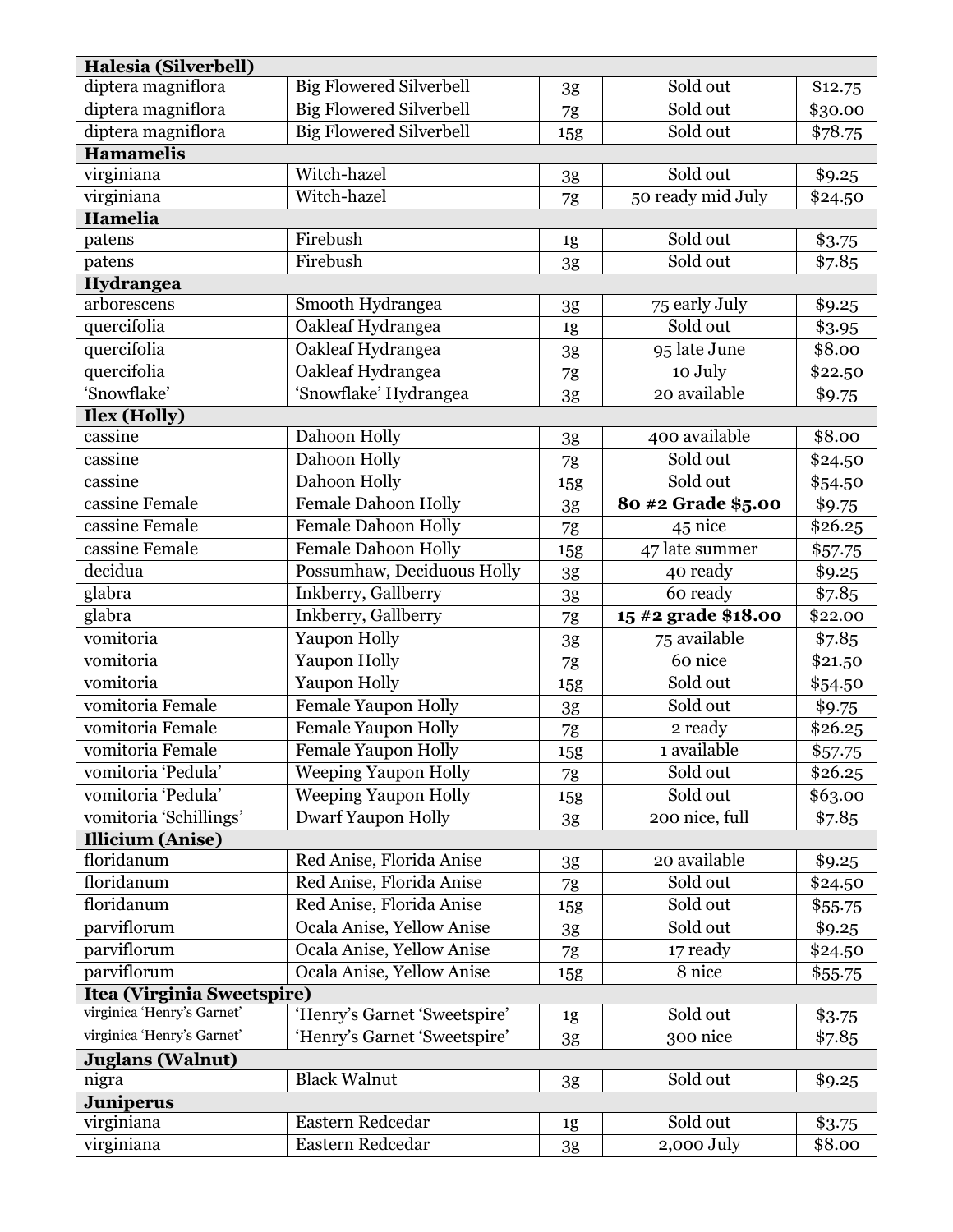| virginiana               | Eastern Redcedar               | 7g            | Sold out                                | \$22.00            |
|--------------------------|--------------------------------|---------------|-----------------------------------------|--------------------|
| virginiana               | Eastern Redcedar               | 15g           | Sold out                                | \$55.75            |
| virginiana silicicola    | Southern Redcedar              | 1g            | Sold out                                | \$3.75             |
| virginiana silicicola    | Southern Redcedar              | 3g            | 300 July                                | \$8.00             |
| virginiana silicicola    | Southern Redcedar              | 7g            | 82 nice                                 | \$22.00            |
| virginiana silicicola    | Southern Redcedar              | <b>15g</b>    | 14 nice                                 | \$55.75            |
| Leitneria                |                                |               |                                         |                    |
| floridana                | Corkwood                       | 3g            | 50 ready                                | \$9.25             |
| Leucothoe                |                                |               |                                         |                    |
| axillaris                | Coastal Leucothoe              | 3g            | 30 ready                                | \$9.25             |
| Lindera                  |                                |               |                                         |                    |
| benzoin                  | Spicebush                      | 3g            | Sold out                                | \$9.25             |
| benzoin                  | Spicebush                      | 7g            | Sold out                                | \$24.50            |
| Liquidambar              |                                |               |                                         |                    |
| styraciflua              | Sweetgum                       | 3g            | 350 ready<br>1,000 mid July             | \$7.85             |
| styraciflua              | Sweetgum                       | 7g            | 100 nice                                | \$21.50            |
| Liriodendron             |                                |               |                                         |                    |
| tulipifera               | Tulip Poplar, Yellow Poplar    | 3g            | 30 ready; 1,700 mid July                | \$7.85             |
| tulipifera               | Tulip Poplar, Yellow Poplar    | 7g            | 70 nice                                 | \$21.50            |
| tulipifera               | Tulip Poplar, Yellow Poplar    | 15g           | Sold out                                | \$54.50            |
| Lyonia                   |                                |               |                                         |                    |
| ferruginea               | Rusty Lyonia                   | 3g            | Sold out                                | \$9.25             |
| ferruginea               | Rusty Lyonia                   | 7g            | 7 ready                                 | \$24.50            |
| lucida                   | Fetterbush                     | 3g            | 11 late July                            | \$9.25             |
| mariana                  | Staggerbush                    | 3g            | Sold out                                | \$9.25             |
| <b>Magnolia</b><br>ashei |                                |               |                                         |                    |
| ashei                    | Ashe Magnolia<br>Ashe Magnolia | 3g            | 50 July                                 | \$13.95            |
| ashei                    | Ashe Magnolia                  | 7g            | 5 ready                                 | \$31.00<br>\$70.00 |
| macrophylla              | <b>Bigleaf Magnolia</b>        | 15g           | 9 nice; 7 August<br>Sold out            |                    |
| macrophylla              | <b>Bigleaf Magnolia</b>        | $3\mathrm{g}$ | 7 nice                                  | \$13.95            |
| pyramidata               | Pyramid Magnolia               | 7g            | Sold out                                | \$31.00            |
| pyramidata               | Pyramid Magnolia               | 3g            |                                         | \$13.95            |
|                          |                                |               |                                         |                    |
|                          |                                | 7g            | 3 nice                                  | \$31.00            |
| virginiana australis     | <b>Sweetbay Magnolia</b>       | 3g            | 200 late July                           | \$9.25             |
| virginiana australis     | Sweetbay Magnolia              | 7g            | 120 nice                                | \$26.25            |
|                          |                                |               | 20 #2 grade \$20.00                     |                    |
| virginiana australis     | Sweetbay Magnolia              | <b>15g</b>    | 7 nice; 24 August<br>6 #2 grade \$50.00 | \$63.00            |
| <b>Malus</b>             |                                |               |                                         |                    |
| angustifolia             | Crabapple                      | 3g            | 300 late July<br>80 #2 grade \$5.00     | \$7.85             |
| angustifolia             | Crabapple                      | 7g            | 4 available                             | \$21.50            |
| angustifolia             | Crabapple                      | <b>15g</b>    | Sold out                                | \$54.50            |
| <b>Morus</b>             |                                |               |                                         |                    |
| rubra                    | Red mulberry (unsexed)         | 3g            | 8 late June                             | \$9.25             |
| rubra                    | Red mulberry (unsexed)         | 7g            | 11 ready; 50 Sept                       | \$24.50            |
| <b>Myrica</b>            |                                |               |                                         |                    |
| cerifera                 | Waxmyrtle                      | 3g            | 100 available                           | \$7.85             |
| cerifera<br>cerifera     | Waxmyrtle<br>Waxmyrtle         | 7g            | Late summer                             | \$21.50            |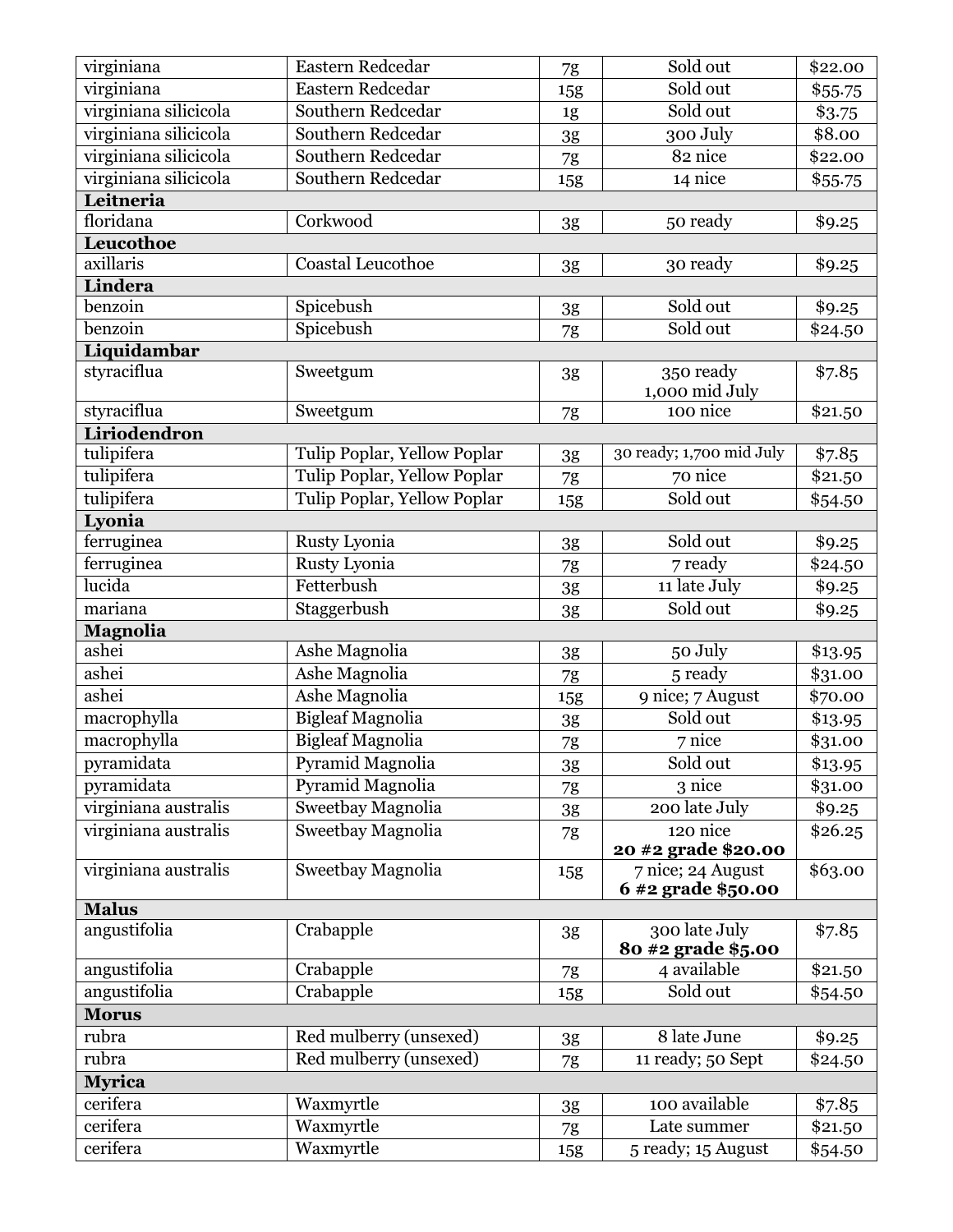|                       | 'Don's Dwarf'         | 3g         | 125 late summer       | \$8.75         |
|-----------------------|-----------------------|------------|-----------------------|----------------|
|                       | 'Don's Dwarf          | 7g         | Sold out              | \$23.25        |
|                       | 'Tom's Dwarf'         | 3g         | 30 available          | \$8.75         |
| <b>Nyssa</b>          |                       |            |                       |                |
| aquatica              | <b>Water Tupelo</b>   | 3g         | 30 available          | \$7.85         |
| ogeche                | Ogeechee Tupelo       | 3g         | 5 ready; 175 August   | \$8.65         |
| ogeche                | Ogeechee Tupelo       | 7g         | 24 July               | \$23.25        |
| ogeche                | Ogeechee Tupelo       | 15g        | 6 available           | \$54.00        |
| sylvatica v biflora   | <b>Swamp Tupelo</b>   | 3g         | 75 nice               | $\sqrt{$7.85}$ |
| sylvatica v biflora   | <b>Swamp Tupelo</b>   | 7g         | Sold out              | \$21.50        |
| sylvatica v sylvatica | Blackgum              | 3g         | 100 ready; 1,800 July | \$7.85         |
| sylvatica v sylvatica | Blackgum              | 7g         | 10 available; 40 Oct. | \$21.50        |
| Ostrya                |                       |            |                       |                |
| virginiana            | Eastern Hophornbeam   | 3g         | Sold out              | \$9.00         |
| virginiana            | Eastern Hophornbeam   | 7g         | 10 ready; 40 July     | \$24.50        |
| Oxydendron            |                       |            |                       |                |
| arboreum              | Sourwood              | 3g         | Sold out              | \$11.25        |
| arboreum              | Sourwood              | 7g         | Sold out              | \$26.00        |
| <b>Persea</b>         |                       |            |                       |                |
| borbonia              | Red Bay               | 3g         | 30 August             | \$8.00         |
| palustris             | <b>Swamp Red Bay</b>  | 3g         | Sold out              | \$8.00         |
| <b>Pinus</b>          |                       |            |                       |                |
| clausa                | Sand Pine             | 3g         | 25 nice               | \$12.50        |
| echinata              | <b>Shortleaf Pine</b> | 3g         | 200 July              | \$8.00         |
| elliottii             | <b>Slash Pine</b>     | 3g         | 400 nice              | \$7.85         |
| elliottii             | <b>Slash Pine</b>     | 7g         | 70 August             | \$21.50        |
| elliottii             | <b>Slash Pine</b>     | 15g        | Sold out              | \$54.50        |
| glabra                | <b>Spruce Pine</b>    | 3g         | 60 nice               | \$8.00         |
| glabra                | <b>Spruce Pine</b>    | 7g         | 5 nice; 25 August     | \$22.00        |
| glabra                | <b>Spruce Pine</b>    | 15g        | 3 ready               | \$55.00        |
| palustris             | <b>Longleaf Pine</b>  | 3g         | 300 ready             | \$8.00         |
| palustris             | <b>Longleaf Pine</b>  | 7g         | 95 nice               | \$22.00        |
| palustris             | <b>Longleaf Pine</b>  | <b>15g</b> | 21 ready              | \$55.00        |
| taeda                 | <b>Loblolly Pine</b>  | 3g         | Sold out              | \$7.85         |
| taeda                 | <b>Loblolly Pine</b>  | 7g         | 40 ready              | \$21.50        |
| taeda                 | <b>Loblolly Pine</b>  | <b>15g</b> | Sold out              | \$54.50        |
| virginiana            | Virginia Pine         | 3g         | 50 available          | \$8.00         |
| virginiana            | Virginia Pine         | 7g         | 8 ready; 25 July      | \$55.00        |
| <b>Platanus</b>       |                       |            |                       |                |
| occidentalis          | Sycamore              | 3g         | 2,500 nice            | \$7.85         |
| occidentalis          | Sycamore              | 7g         | 250 ready, nice       | \$21.50        |
| occidentalis          | Sycamore              | <b>15g</b> | 30 ready              | \$54.50        |
| <b>Populus</b>        |                       |            |                       |                |
| deltoides             | Cottonwood            | 3g         | Sold out              | \$7.85         |
| deltoides             | Cottonwood            | 7g         | 1 nice                | \$21.50        |
| <b>Prunus</b>         |                       |            |                       |                |
| angustifolia          | Chickasaw Plum        | 3g         | 200 ready             | \$7.85         |
| angustifolia          | Chickasaw Plum        | 7g         | 4 ready August        | \$21.50        |
| angustifolia          | Chickasaw Plum        | 15g        | 1 available           | \$54.50        |
| serotina              | Wild Black Cherry     | 3g         | 30 ready; 100 August  | \$7.85         |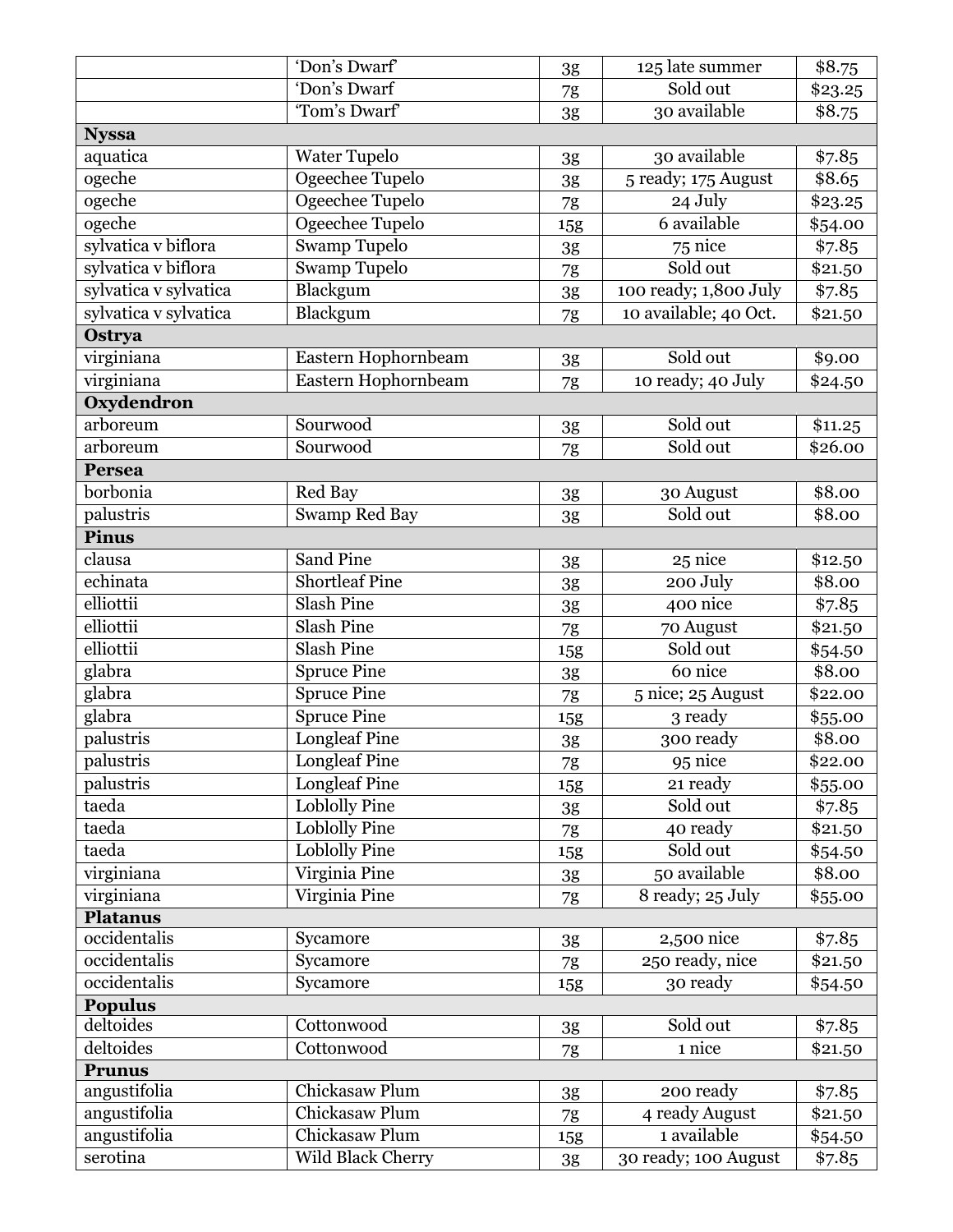| serotina       | Wild Black Cherry         | 7g            | 28 available         | \$21.50 |
|----------------|---------------------------|---------------|----------------------|---------|
| umbellata      | <b>Flatwoods Plum</b>     | 3g            | Sold out             | \$7.85  |
| <b>Ptelea</b>  |                           |               |                      |         |
| trifoliata     | Hoptree                   | 3g            | 40 available         | \$8.75  |
| Quercus (Oak)  |                           |               |                      |         |
| acutissima     | Sawtooth Oak              | 3g            | 600 late July        | \$7.85  |
| acutissima     | Sawtooth Oak              | 7g            | Sold out             | \$21.50 |
| alba           | White Oak                 | $3\mathrm{g}$ | 500 nice             | \$8.00  |
| alba           | <b>White Oak</b>          | 7g            | 30 ready; 100 July   | \$21.50 |
| alba           | White Oak                 | 15g           | 1 nice; 30 late June | \$54.50 |
| bicolor        | Swamp White Oak           | 3g            | 700 available        | \$8.25  |
| <b>bicolor</b> | Swamp White Oak           | 7g            | 375 ready July       | \$22.50 |
| chapmanii      | Chapman Oak               | 3g            | 38 late summer       | \$9.25  |
| coccinea       | Scarlet Oak               | 3g            | 100 August           | \$8.25  |
| falcata        | Southern Red Oak          | 3g            | 400 August           | \$8.00  |
| falcata        | Southern Red Oak          | $7\mathrm{g}$ | 70 ready fall        | \$22.50 |
| geminata       | Sand Live Oak             | 3g            | 250 ready            | \$8.75  |
| geminata       | Sand Live Oak             | 7g            | 40 available         | \$24.50 |
| hemisphaerica  | Laurel Oak                | 3g            | Sold out             | \$7.85  |
| hemisphaerica  | Laurel Oak                | 7g            | 1 nice               | \$21.50 |
| imbricaria     | Shingle Oak               | 3g            | Sold out             | \$13.50 |
| incana         | <b>Bluejack Oak</b>       | 3g            | Sold out             | \$8.75  |
| laevis         | <b>Turkey Oak</b>         | 3g            | 40 small             | \$12.00 |
| laurifolia     | <b>Swamp Laurel Oak</b>   | 3g            | Sold out             | \$7.85  |
| lyrata         | Overcup Oak               | 3g            | 500 available        | \$7.85  |
| lyrata         | Overcup Oak               | $7\mathrm{g}$ | 100 nice; 75 July    | \$20.50 |
| macrocarpa     | <b>Bur Oak</b>            | 3g            | 25 ready             | \$8.75  |
| macrocarpa     | <b>Bur Oak</b>            | 7g            | 7 nice               | \$24.50 |
| margaretta     | Sand Post Oak             | 3g            | Sold out             | \$8.65  |
| marilandica    | <b>Blackjack Oak</b>      | 3g            | $4 \#2$ grade        | \$8.65  |
| michauxii      | Swamp Chestnut Oak        | 3g            | 300 available        | \$7.85  |
| michauxii      | <b>Swamp Chestnut Oak</b> | 7g            | Sold out             | \$21.50 |
| michauxii      | Swamp Chestnut Oak        | 15g           | 5 nice               | \$54.50 |
| muehlenbergii  | Chinquapin Oak            | 3g            | Sold out             | \$8.00  |
| muehlenbergii  | Chinquapin Oak            | 7g            | 1 available          | \$21.50 |
| myrtifolia     | Myrtle Oak                | 3g            | 275 late summer      | \$9.25  |
| myrtifolia     | Myrtle Oak                | 7g            | Sold out             | \$24.45 |
| nigra          | Water Oak                 | 3g            | 1,000 #2 grade       | \$7.85  |
|                |                           |               | <b>SALE \$5.00</b>   |         |
| nigra          | Water Oak                 | $7\mathrm{g}$ | 10 nice, 1" cal      | \$21.50 |
| nuttallii      | Nuttall Oak               | 3g            | 300 nice             | \$7.85  |
|                |                           |               | 300 #2 grade SALE    | \$5.00  |
| nuttallii      | <b>Nuttall Oak</b>        | 7g            | 100 nice             | \$21.50 |
| pagoda         | Cherrybark Oak            | 3g            | 50 @ 3ft; 500 Aug.   | \$8.00  |
| pagoda         | Cherrybark Oak            | $7\mathrm{g}$ | 40 August            | \$22.50 |
| palustris      | Pin Oak                   | 3g            | 50 ready             | \$7.85  |
| palustris      | Pin Oak                   | 7g            | 30 ready; 50 July    | \$21.50 |
| phellos        | <b>Willow Oak</b>         | 3g            | 600 ready            | \$7.85  |
| phellos        | <b>Willow Oak</b>         | 7g            | 120 ready, nice      | \$21.50 |
| phellos        | <b>Willow Oak</b>         | <b>15g</b>    | 30 nice              | \$54.50 |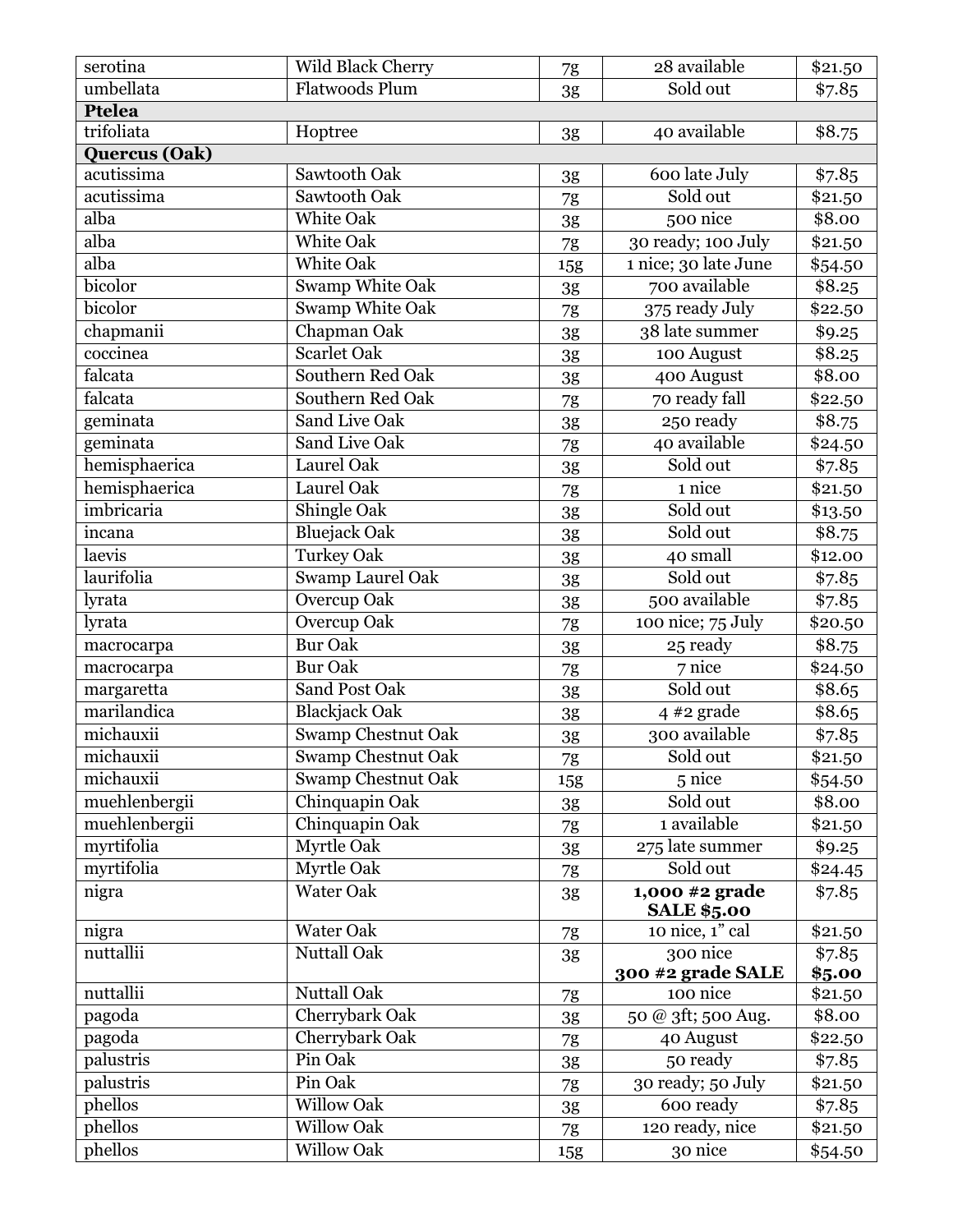| prinoides                        | Dwarf Chinquapin Oak                                                     | 3g             | 60 ready                                 | \$10.00 |
|----------------------------------|--------------------------------------------------------------------------|----------------|------------------------------------------|---------|
| prinoides                        | Dwarf Chinquapin Oak                                                     | 7g             | 3 late June; 30 fall                     | \$26.50 |
| pumila                           | <b>Runner Oak</b>                                                        | 3g             | 60 ready                                 | \$8.65  |
| rubra                            | Northern Red Oak                                                         | 3g             | 1,000 ready                              | \$8.00  |
| rubra                            | Northern Red Oak                                                         | 7g             | 45 nice                                  | \$22.50 |
| shumardii                        | <b>Shumard Oak</b>                                                       | $3\mathrm{g}$  | 1,500 August                             | \$7.85  |
| shumardii                        | Shumard Oak                                                              |                | Sold out                                 | \$21.50 |
| shumardii                        | <b>Shumard Oak</b>                                                       | 7g             |                                          |         |
|                                  |                                                                          | 15g            | 2 ready #2 grade;<br>28 ready early fall | \$54.50 |
| stellata                         | Post Oak                                                                 | 3g             | 50 small                                 | \$9.25  |
| velutina                         | <b>Black Oak</b>                                                         | 3g             | Sold out                                 | \$8.75  |
| virginiana                       | Live Oak                                                                 | 3g             | 400 @ $2-4ft$                            | \$8.00  |
| virginiana                       | Live Oak                                                                 | 7g             | 25 #2 grade \$18.00                      | \$22.50 |
| virginiana                       | Live Oak                                                                 | 15g            | 2 #2 grade \$50.00                       | \$55.50 |
| Rhododendron                     |                                                                          |                |                                          |         |
| alabamense                       | Alabama Azalea (white w/<br>yellow blotch)                               | 3g             | 20 ready<br>195 September                | \$11.50 |
| alabamense 'Catherine'           | Large flowered selection;<br>Showy & fragrant                            | 3g             | Sold out                                 | \$13.50 |
| arborescens                      | Sweet Azalea (white to light pink<br>in May-June, Sweet aroma)           | 1g             | Sold out                                 | \$5.75  |
| arborescens                      | <b>Sweet Azalea</b>                                                      | 3 <sub>g</sub> | 65 ready                                 | \$11.50 |
| atlanticum                       | Coastal Azalea (white w/pink<br>accents, Low growing; colonizes)         | 3g             | 40 ready                                 | \$11.50 |
| austrinum                        | Florida Flame Azalea (fragrant<br>orange/yellow flowers in spring)       | 1g             | Sold out                                 | \$5.75  |
| austrinum                        | Florida Flame Azalea                                                     | 3g             | 500 late summer                          | \$11.50 |
| austrinum                        | Florida Flame Azalea                                                     | 7g             | 4 ready August                           | \$28.75 |
| austrinum 'Apricot'              | Fragrant apricot color<br>selection                                      | 3g             | 20 late July                             | \$13.50 |
| austrinum 'Don's<br>Variegated'  | Bright orange flowers;<br>Variegated leaves                              | 3g             | 100 late summer                          | \$13.50 |
| austrinum 'Millie Mac'           | Vivid yellow flowers w/white<br>margins                                  | 3g             | 75 late July                             | \$13.50 |
| austrinum 'Moonbeam'             | Fragrant yellow blooms                                                   | 3 <sub>g</sub> | Sold out                                 | \$13.50 |
| austrinum 'Reagan'               | More red coloration than other<br>austrinum selections                   | 3g             | Sold out                                 | \$13.50 |
| austrinum 'Super Truss<br>Pink'  | Robust, large trussed creamy<br>pink flowers                             | 3g             | 80 late July                             | \$13.50 |
| austrinum x gibralter<br>'Aubie' | Auburn University selection;<br>Orange ruffles                           | 3g             | 7 ready August                           | \$13.50 |
| austrinum x gibralter<br>"Tiger" | Another AU selection; Orange<br>ruffles w/yellow accents                 | 3g             | 30 ready late July                       | \$13.50 |
| canescens                        | Piedmont Azalea (open<br>pollination produces various<br>shades of pink) | 1g             | Sold out                                 | \$5.75  |
| canescens                        | Piedmont Azalea                                                          | 3 <sub>g</sub> | 100                                      | \$11.50 |
| canescens                        | Piedmont Azalea                                                          | 7g             | 2 ready August                           | \$28.75 |
| canescens 'Apple<br>Blossom'     | Named for the resemblance to<br>apple blossoms                           | 3g             | 37 ready                                 | \$13.50 |
| canescens 'Chocolate<br>Drop'    | Burgundy foliage with light<br>pink blooms                               | 3g             | 4 ready                                  | \$13.50 |
| canescens 'Claire'               | Pale Pink; Fragrant                                                      | 3g             | 4 ready                                  | \$13.50 |
| canescens 'Phlox Pink'           | A popular selection with                                                 | 3g             | 60 mid summer                            | \$13.50 |
|                                  | blooms from light to dark pink                                           |                |                                          |         |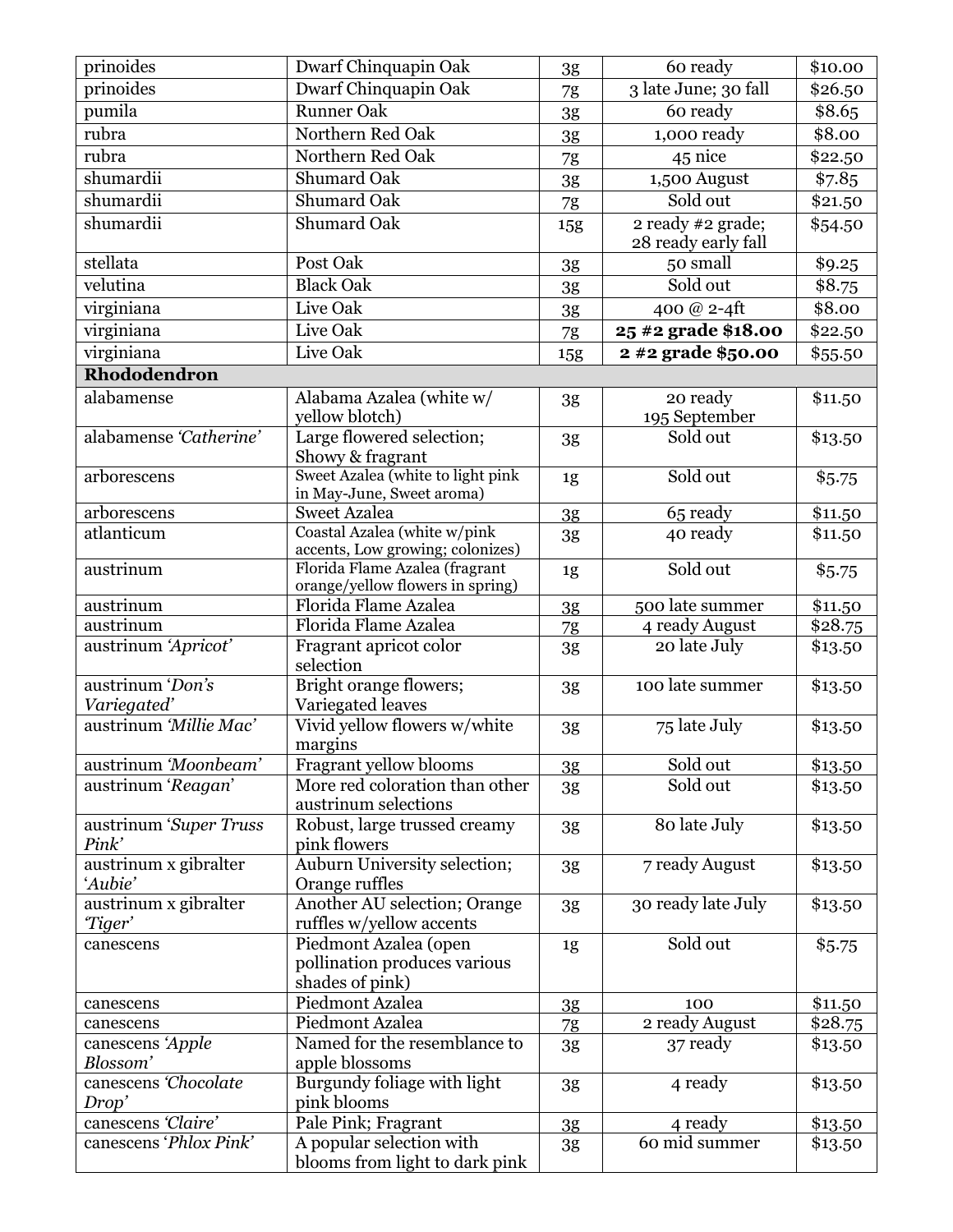| canescens 'Phlox Pink'        | A popular selection with<br>blooms from light to dark pink                 | 7g             | 30 late summer             | \$13.50 |
|-------------------------------|----------------------------------------------------------------------------|----------------|----------------------------|---------|
| canescens 'Summer<br>Lynn'    | <b>Bright pink selection</b>                                               | 3g             | Sold out                   | \$13.50 |
| canescens 'Watermelon'        | Dark pink selection                                                        | 3 <sub>g</sub> | 7 ready August             | \$13.50 |
| colemanii                     | Red Hills Azalea (white, pink<br>or yellow blooms; late Spring)            | 3g             | Sold out                   | \$11.50 |
| flammeum                      | Oconee Azalea (open<br>pollination: salmon, pink,<br>yellow orange or red) | 3g             | 40 available               | \$11.50 |
| flammeum                      | Oconee Azalea                                                              | 7g             | 8 available                | \$28.75 |
| flammeum 'Elberta'            | Gorgeous peach colored<br>flowers                                          | 3g             | Sold out                   | \$13.50 |
| flammeum 'Emily'              |                                                                            | 3g             | Sold out                   | \$13.50 |
| flammeum 'Florence'           | <b>Brilliant orange flowers</b><br>w/yellow blotches                       | 3g             | 130 late August            | \$13.50 |
| flammeum 'Jack Melton'        | Vivid red selection; Blooms in<br>ball-like clusters                       | 3g             | Sold out                   | \$13.50 |
| flammeum 'Jake's Red'         | Dwarf selection; Red blooms<br>in ball-like clusters                       | 3 <sub>g</sub> | 8 ready<br>100 late summer | \$13.50 |
| flammeum 'Mallory'            | Reddish bloom w/yellow<br>blotch                                           | 3g             | Sold out                   | \$13.50 |
| flammeum 'Orange<br>Carpet'   | <b>Smallest flammeum selection</b><br>avail; 3-4ft; Bright Orange          | 3g             | Sold out                   | \$13.50 |
| flammeum 'Razzberry'          |                                                                            | 3 <sub>g</sub> | 95 late summer             | \$13.50 |
| flammeum x alabamense         | Gorgeous pinkish-purple                                                    | 3g             | 4 ready                    | \$13.50 |
| 'Purple Haze'                 | blooms                                                                     |                |                            |         |
| flammeum x alabamense         | Hot pink with yellow blotch                                                | 3 <sub>g</sub> |                            | \$11.50 |
| minus                         | Dotted Rhododendron<br>(evergreen; Spring bloomer;<br>pink flowers)        | 3g             | Sold out                   | \$11.50 |
| serrulatum                    | Swamp Azalea (white blooms)                                                | 3 <sub>g</sub> | 300 mid summer             | \$11.50 |
| prunifolium                   | Plumleaf Azalea (orange-red<br>flowers; blooms July-August)                | 7g             |                            | \$28.75 |
| prunifolium                   | <b>Plumleaf Azalea</b>                                                     | 3 <sub>g</sub> | 40 ready; 50 August        | \$11.50 |
| viscosum                      | Swamp Aalea (white, fragrant<br>blooms; Summer bloomer)                    | 1g             | Sold out                   | \$5.75  |
| viscosum                      | Swamp Azalea                                                               | 3 <sub>g</sub> | 200 late summer            | \$11.50 |
| x'Addison'                    | <b>Beautiful pink flowers</b><br>w/yellow blotch                           | 3g             | 20 September               | \$13.50 |
| x 'Admiral Semmes'            | Confederate Series; nice yellow<br>flowers                                 | 3g             | 20 ready; 60 August        | \$13.50 |
| x 'Clear Creek'               | Aromi hybrid; clusters of large<br>vellow blooms                           | 3g             | 40 ready                   | \$13.50 |
| x 'Colonel Mosby'             | Confederate Series; Bright<br>deep pink w/yellow accents                   | 3g             | 80 late July               | \$13.50 |
| x 'Convention'                |                                                                            | 1g             | Sold out                   | \$5.75  |
| x 'My Mary'                   | Light yellow, fragrant flowers                                             | 3 <sub>g</sub> | 20 August                  | \$13.50 |
| x 'Nathan Bedford<br>Forrest' |                                                                            | 3g             | 50 July                    | \$13.50 |
| x 'Robert E Lee'              |                                                                            | 3g             | 25 ready                   | \$13.50 |
| x 'Stonewall Jackson'         | Large orange-red flowers;<br>heavy bloomer                                 | 3g             | 35 ready August            | \$13.50 |
| x 'Starburst'                 |                                                                            | 3g             | Sold out                   | \$13.50 |
| <b>Rhus (Sumac)</b>           |                                                                            |                |                            |         |
| aromatica                     | <b>Fragrant Sumac</b>                                                      |                | 45 ready August            |         |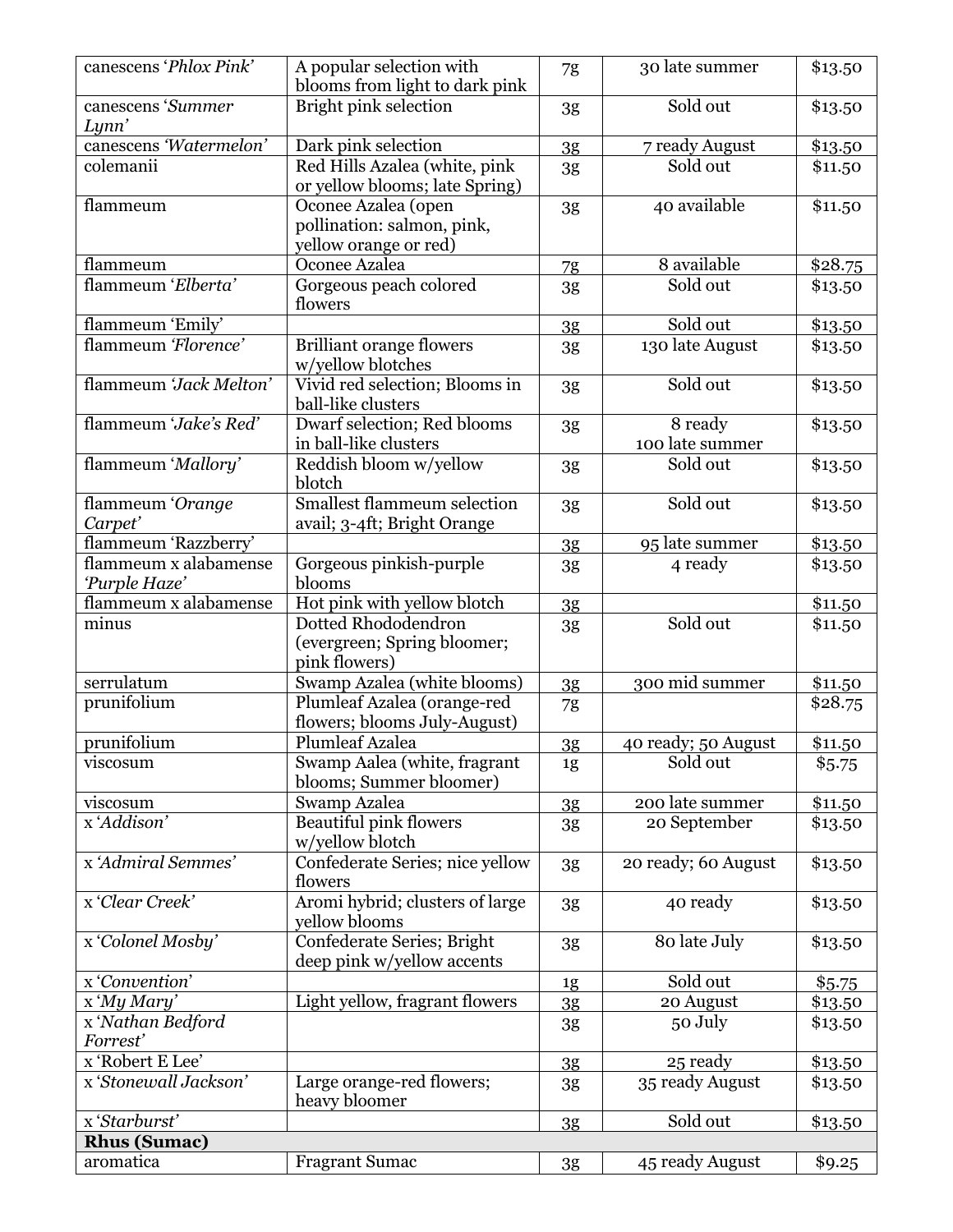| copallina                        | <b>Shining Sumac</b>                              | 3g            | 200 late July          | \$9.25          |
|----------------------------------|---------------------------------------------------|---------------|------------------------|-----------------|
| copallina                        | <b>Shining Sumac</b>                              | 7g            | Sold out               | \$24.50         |
| glabra                           | <b>Smooth Sumac</b>                               | 3g            | 100 ready              | \$9.25          |
| glabra                           | <b>Smooth Sumac</b>                               | 7g            | Sold out               | \$24.50         |
| <b>Rosmarinus</b>                |                                                   |               |                        |                 |
| officinalis                      | Rosemary                                          | 1g            | Sold out               | \$3.75          |
| officinalis                      | Rosemary                                          | 3g            | 175 available          | \$8.00          |
| <b>Sambucus</b>                  |                                                   |               |                        |                 |
| canadensis                       | Elderberry                                        | 1g            | 300 ready              | \$3.75          |
| canadensis                       | Elderberry                                        | 3g            | 700 ready              | \$7.85          |
| <b>Sassafras</b>                 |                                                   |               |                        |                 |
| albidum                          | <b>Sassafras</b>                                  | 3g            | 200 late summer        | \$9.75          |
| albidum                          | Sassafras                                         | 7g            | Sold out               | \$26.25         |
| <b>Styrax</b>                    |                                                   |               |                        |                 |
| americanus                       | <b>American Snowbell</b>                          | 3g            | 400 August             | \$9.75          |
| americanus                       | <b>American Snowbell</b>                          | 7g            | 8 nice                 | \$26.25         |
| <b>Taxodium</b>                  |                                                   |               |                        |                 |
| ascendens                        | Pondcypress                                       | 3g            | 95 ready July          | \$8.00          |
| ascendens                        | Pondcypress                                       | 7g            | 100 ready, nice        | \$22.50         |
| distichum                        | Baldcypress                                       | $3\mathrm{g}$ | 2,000 ready, nice      | $\sqrt{$7.85}$  |
| distichum                        | <b>Baldcypress</b>                                | 7g            | 100 nice               | \$21.50         |
| <b>Tilia</b>                     |                                                   |               |                        |                 |
| americana                        | Basswood                                          | 3g            | 1,000 late July        | \$10.50         |
| americana                        | Basswood                                          | 7g            | 1 ready                | $\sqrt{$26.25}$ |
| americana                        | Basswood                                          | 15g           | Sold out               | \$57.75         |
|                                  | Torreya *Florida & North Carolina customers only* |               |                        |                 |
|                                  | Torreya                                           | 3g            | 100 ready              | \$27.50         |
|                                  |                                                   |               |                        |                 |
|                                  | Torreya                                           | 7g            | Sold out               | \$63.00         |
|                                  | Torreya                                           | 15g           | Sold out               | \$120.00        |
| <b>Ulmus</b> (Elm)               |                                                   |               |                        |                 |
| alata                            | Winged Elm                                        | 3g            | 50 nice; 100 late June | \$7.85          |
| alata                            | <b>Winged Elm</b>                                 | 7g            | 36 nice                | \$21.50         |
| americana                        | American Elm                                      | 3g            | 150 nice               | \$7.85          |
| americana                        | American Elm                                      | 7g            | 40 nice                | \$21.50         |
| americana                        | <b>American Elm</b>                               | 15g           | Sold out               | \$54.50         |
| Vaccinium                        |                                                   |               |                        |                 |
| arboreum                         | Sparkleberry                                      | 3g            | 30 August              | \$9.25          |
| arboreum                         | Sparkleberry                                      | 7g            | 20 ready               | \$24.50         |
| ashei 'Alapaha'                  | Alapaha Rabbiteye Blueberry                       | 3g            | Sold out               | \$9.25          |
| ashei 'Big Fruit'                | <b>Big Fruit Rabbiteye Blueberry</b>              | 3g            | 15 big; 60 July        | \$9.25          |
| ashei 'Brightwell'               | <b>Brightwell Rabbiteye Blueberry</b>             | 3g            | Sold out               | \$9.25          |
| ashei 'Good Taste'               | <b>Good Taste Rabbiteye Blueberry</b>             | 3g            | 15 ready; 160 August   | \$9.25          |
| ashei 'Good Taste'               | <b>Good Taste Rabbiteye Blueberry</b>             | 7g            | 29 nice                | \$24.50         |
| ashei 'Ochlockonee'              | Ochlockonee Rabbiteye Blueberry                   | 3g            | Sold out               | \$9.25          |
| ashei 'Powder Blue'              | Powder Blue Rabbiteye Blueberry                   | 3g            | 20 late June           | \$9.25          |
| ashei 'Premier'                  | Premier Rabbiteye Blueberry                       | 3g            | 10 ready               | \$9.25          |
| ashei 'Vernon'                   | Vernon Rabbiteye Blueberry                        | 3g            | Sold out               | \$9.25          |
| corymbosum 'Hodnett'             | <b>Hodnett Blueberry</b>                          | 3g            | 15 ready               | \$9.25          |
| corymbosum 'Hodnett'<br>darrowii | <b>Hodnett Blueberry</b>                          | 7g            | 45 nice<br>Sold out    | \$24.50         |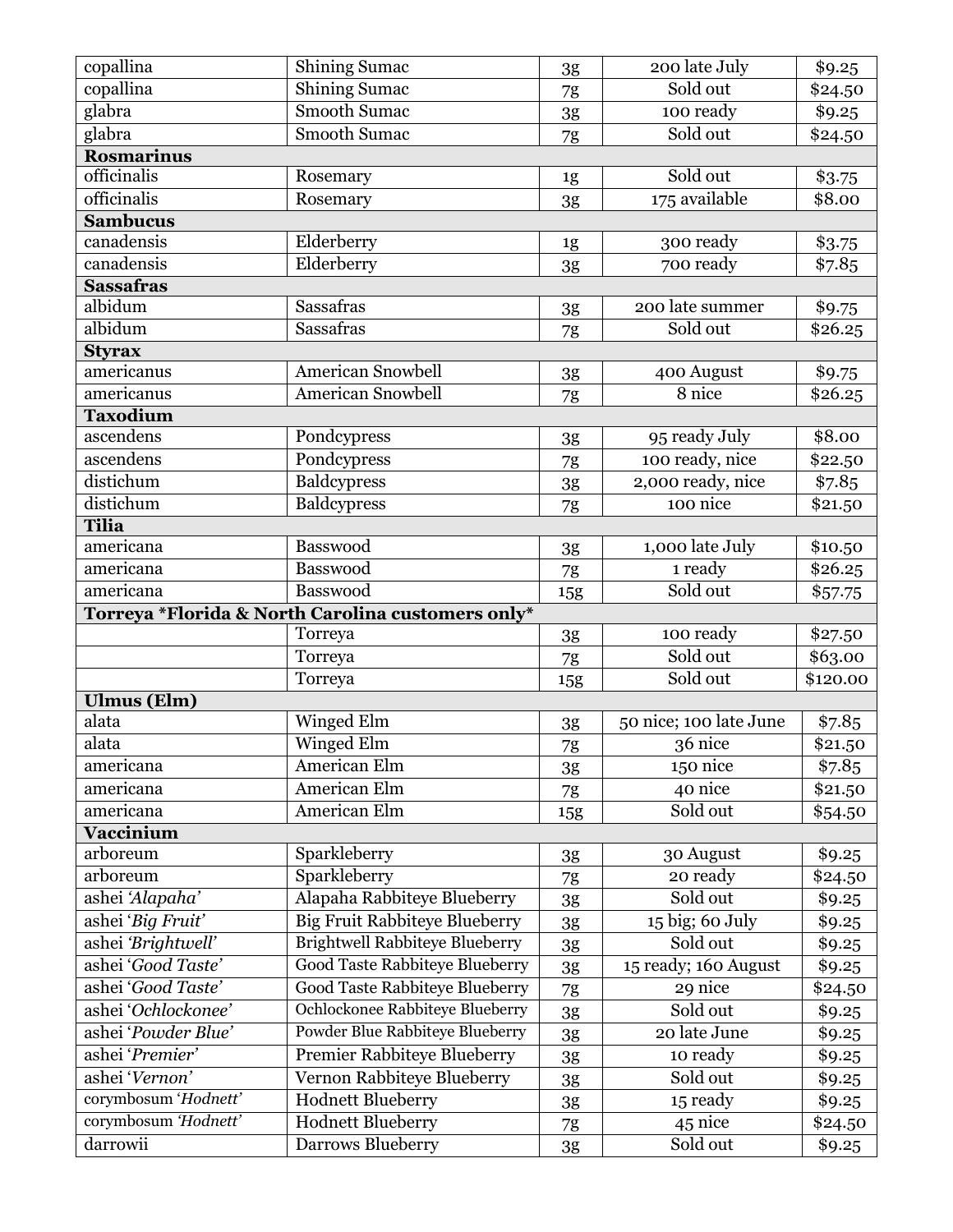| elliottii                 | Elliott's Blueberry        | 3g | 80 available         | \$9.25  |
|---------------------------|----------------------------|----|----------------------|---------|
| myrsinites                | <b>Shiny Blueberry</b>     | 3g | Sold out             | \$9.25  |
| stamineum                 | Deerberry                  | 3g | 15 August            | \$9.25  |
| Viburnum                  |                            |    |                      |         |
| acerifolium               | Maple-leaf Viburnum        | 3g | Sold out             | \$12.50 |
| dentatum                  | Arrowwood Viburnum         | 3g | 450 nice             | \$8.50  |
| dentatum                  | Arrowwood Viburnum         | 7g | 14 nice              | \$22.50 |
| nudum                     | Possumhaw Viburnum         | 3g | Sold out             | \$9.25  |
| obovatum                  | <b>Walters Viburnum</b>    | 3g | 200 August           | \$7.85  |
| obovatum                  | <b>Walters Viburnum</b>    | 7g | 3 available          | \$21.50 |
| obovatum 'Best Densa'     | <b>Best Densa Viburnum</b> | 3g | 65 ready; 400 August | \$9.25  |
| obovatum 'Christmas Snow' | Christmas Snow Viburnum    | 3g | 80 August            | \$9.25  |
| obovatum 'Christmas Snow' | Christmas Snow Viburnum    | 7g | 40 August            | \$22.50 |
| rufidulum                 | <b>Rusty Black Haw</b>     | 3g |                      | \$11.50 |
| <b>Vitex</b>              |                            |    |                      |         |
| agnus-castus              | 'Shoal Creek' Vitex        | 3g | Sold out             | \$8.00  |
| agnus-castus              | 'Shoal Creek' Vitex        | 7g | 12 nice              | \$23.00 |
| Zanthoxylum               |                            |    |                      |         |
| clava-herculis            | <b>Toothache Tree</b>      | 3g | 150 August           | \$9.25  |

### *PALMS & PALMETTOS*

| <b>Butia</b>        |                            |                |                    |          |
|---------------------|----------------------------|----------------|--------------------|----------|
| capitata            | Pindo Palm                 | 3 <sub>g</sub> | Sold out           | \$10.50  |
| Rhapidophyllum      |                            |                |                    |          |
| hystrix             | Needle Palm                | 3 <sub>g</sub> | 800 ready          | \$18.75  |
| hystrix             | Needle Palm                | 7g             | 3 nice, 100 August | \$34.00  |
| hystrix             | Needle Palm                | 15g            | 6 nice             | \$85.00  |
| hystrix             | Needle Palm                | 30g            | Sold out           | \$160.00 |
| <b>Sabal</b>        |                            |                |                    |          |
| minor               | <b>Dwarf Palmetto</b>      | 1g             | Sold out           | \$4.75   |
| minor               | <b>Dwarf Palmetto</b>      | 3g             | 34 nice            | \$11.25  |
| minor               | <b>Dwarf Palmetto</b>      | 7g             | 129 very big       | \$29.50  |
| palmetto            | Cabbage Palm               | 3g             | Sold out           | \$11.25  |
| <b>Serenoa</b>      |                            |                |                    |          |
| repens              | <b>Green Saw Palmetto</b>  | 3g             | 700 small          | \$12.00  |
|                     |                            |                | 350 #2 grade SALE  | \$9.00   |
| repens              | <b>Green Saw Palmetto</b>  | 7g             | 25 ready           | \$31.00  |
| repens              | <b>Green Saw Palmetto</b>  | <b>15g</b>     | 65 ready           | \$78.00  |
| repens 'Silver'     | <b>Silver Saw Palmetto</b> | 3g             | $1,300$ ready      | \$14.25  |
| repens 'Silver'     | <b>Silver Saw Palmetto</b> | 7g             | 40 nice            | \$35.00  |
| repens 'Silver'     | <b>Silver Saw Palmetto</b> | 15g            | 40 nice            | \$89.00  |
| <b>Trachycarpus</b> |                            |                |                    |          |
| fortunei            | Windmill Palm              | 7g             | Sold out           | \$28.00  |
| Zamia               |                            |                |                    |          |
| pumila              | Coontie                    | 3 <sub>g</sub> | 800 very small     | \$11.75  |

#### *GRASSES*

| Andropogon           |                             |    |          |        |
|----------------------|-----------------------------|----|----------|--------|
| gerardii             | Big Bluestem                | 1g | Sold out | \$2.65 |
| glomeratus           | <b>Bushy Bluestem</b>       | 1g | 75 nice  | \$2.65 |
| ternarius            | <b>Split-Beard Bluestem</b> | 1g | 19 nice  | \$2.65 |
| virginicus           | <b>Broomsedge</b>           | 1g | 25 nice  | \$2.65 |
| virginicus 'Glaucus' | Silver Broomsedge           | 1g | 250 nice | \$2.65 |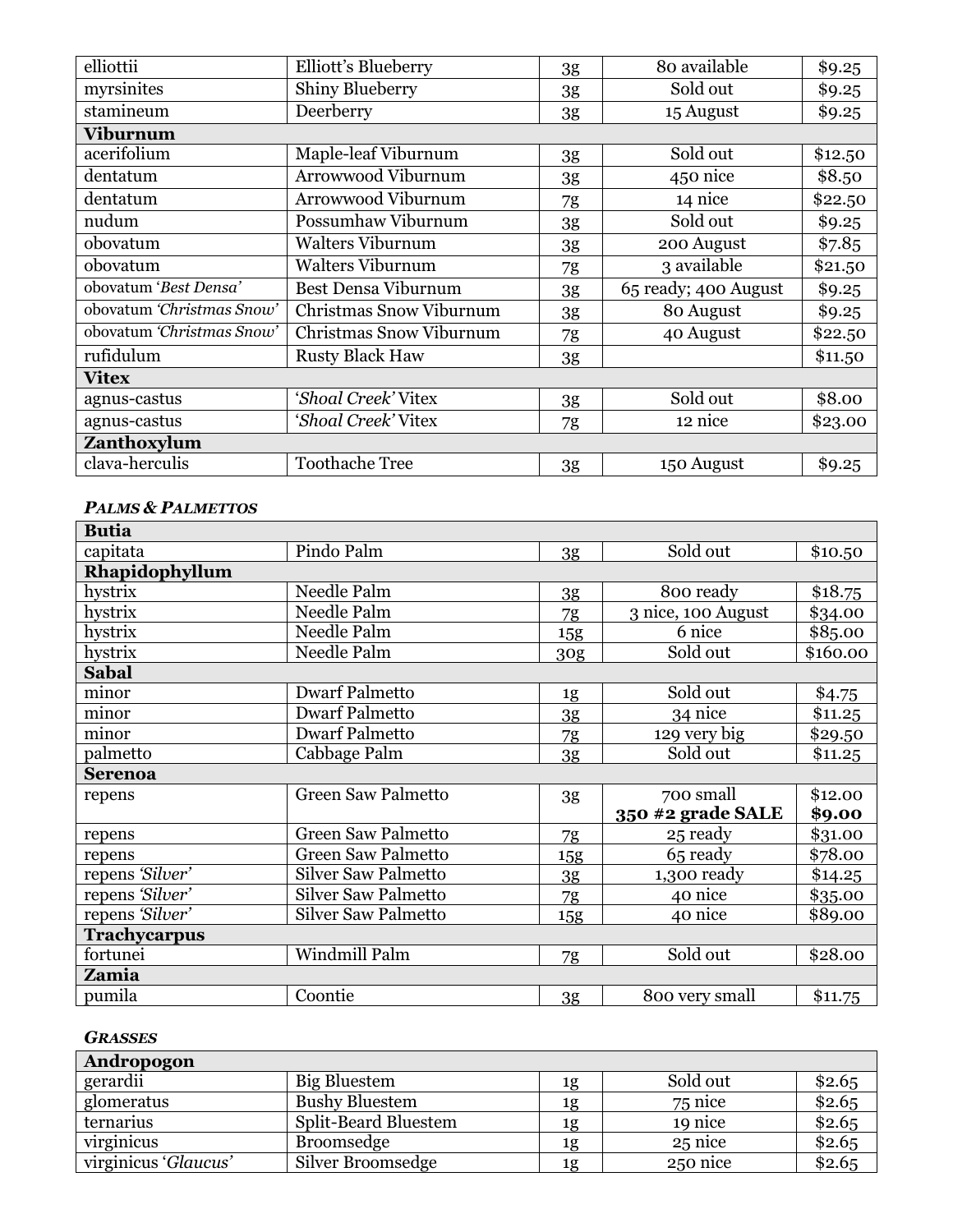| <b>Aristida</b>              |                                |                |               |        |
|------------------------------|--------------------------------|----------------|---------------|--------|
| stricta                      | Wiregrass                      | 1g             | 18 ready      | \$2.65 |
| Chasmanthium                 |                                |                |               |        |
| latifolium                   | River Oats, Inland Sea Oats    | 1g             | 3,000 nice    | \$2.65 |
| <b>Eragrostis</b>            |                                |                |               |        |
| elliottii                    | Elliott's Lovegrass            | 1g             | 35 available  | \$2.65 |
| spectabilis                  | <b>Purple Lovegrass</b>        | 1g             | 300 available | \$2.65 |
| <b>Juncus</b>                |                                |                |               |        |
| effuses                      | Soft Rush, Common Rush         | 1g             | 1,400 nice    | \$2.65 |
| Muhlenbergii                 |                                |                |               |        |
| capillaris                   | <b>Pink Muhly Grass</b>        | 1g             | 1,400 nice    | \$2.65 |
| capillaris 'White Cloud'     | <b>White Cloud Muhly Grass</b> | 3 <sub>g</sub> | 36 nice       | \$9.95 |
| lindheimeri                  | Lindheimer's muhly             | 3g             | 250 ready     | \$9.95 |
| <b>Panicum (Switchgrass)</b> |                                |                |               |        |
| virgatum 'Heavy Metal'       | <b>Heavy Metal Switchgrass</b> | 1g             | 28 available  | \$2.75 |
| virgatum 'Heavy Metal'       | <b>Heavy Metal Switchgrass</b> | 3g             | 40 available  | \$7.00 |
| Schizachyrium                |                                |                |               |        |
| scoparium                    | Little Bluestem                | 1g             | Sold out      | \$2.65 |
| stoloniferum                 | Creeping Bluestem              | 1g             | 275 available | \$2.65 |
| Sorghastrum                  |                                |                |               |        |
| nutans                       | <b>Yellow Indian Grass</b>     | 1g             | 170 available | \$2.65 |
| secundum                     | Lopsided Indian Grass          | 1g             | 125 available | \$2.65 |
| <b>Spartina</b>              |                                |                |               |        |
| bakerii                      | Sand Cordgrass                 | 1g             | 350 available | \$2.65 |
| <b>Tridens</b>               |                                |                |               |        |
| flavus                       | <b>Purple Top Grass</b>        | 1g             | 50 available  | \$2.65 |
| <b>Tripsacum</b>             |                                |                |               |        |
| dactyloides                  | Fakahatchee; Gamma Grass       | 1g             | Sold out      | \$2.65 |
| dactyloides                  | Fakahatchee; Gamma Grass       | 3 <sub>g</sub> | 150 full      | \$6.00 |

#### *VINES*

| Aristolochia          |                              |                |                        |        |
|-----------------------|------------------------------|----------------|------------------------|--------|
| tomentosa             | Pipevine                     | 1g             | 200 ready              | \$3.65 |
| <b>Bignonia</b>       |                              |                |                        |        |
| capreolata            | Crossvine                    | 1g             | 175 ready              | \$3.65 |
| capreolata            | Crossvine                    | 3g             | 10 ready               | \$7.95 |
| capreolata Tangerine  | 'Tangerine Beauty' Crossvine | 1g             | 140 July               | \$3.65 |
| Beauty'               |                              |                |                        |        |
| capreolata 'Tangerine | 'Tangerine Beauty' Crossvine | 3g             | Sold out               | \$7.95 |
| Beauty'               |                              |                |                        |        |
| <b>Campsis</b>        |                              |                |                        |        |
| spp.                  | <b>Trumpet Vine</b>          | 1g             | 30 ready; 125 mid July | \$3.65 |
| spp.                  | <b>Trumpet Vine</b>          | 3g             | Sold out               | \$7.95 |
| Decumaria             |                              |                |                        |        |
| barbara               | Climbing Hydrangea           | 1g             | 30 available           | \$3.65 |
| Gelsemium             |                              |                |                        |        |
| sempervirens          | Carolina Jasmine             | 1g             | 25 nice                | \$3.65 |
| sempervirens          | Carolina Jasmine             | 3 <sub>g</sub> | 25 nice                | \$7.95 |
| Lonicera              |                              |                |                        |        |
| sempervirens          | Coral Honeysuckle            | 1g             | 30 nice; 500 mid July  | \$3.65 |
| sempervirens          | <b>Coral Honeysuckle</b>     | 3g             | Sold out               | \$7.95 |
| 'Alabama Crimson'     | Alabama Crimson Honeysuckle  | 1g             | Sold out               | \$3.75 |
| 'Alabama Crimson'     | Alabama Crimson Honeysuckle  | 3 <sub>g</sub> | 1 nice                 | \$7.95 |
| 'Cedar Lane'          | Cedar Lane Honeysuckle       | 1g             | 150 nice               | \$3.75 |
| 'Cedar Lane'          | Cedar Lane Honeysuckle       | 3g             | 16 nice                | \$7.95 |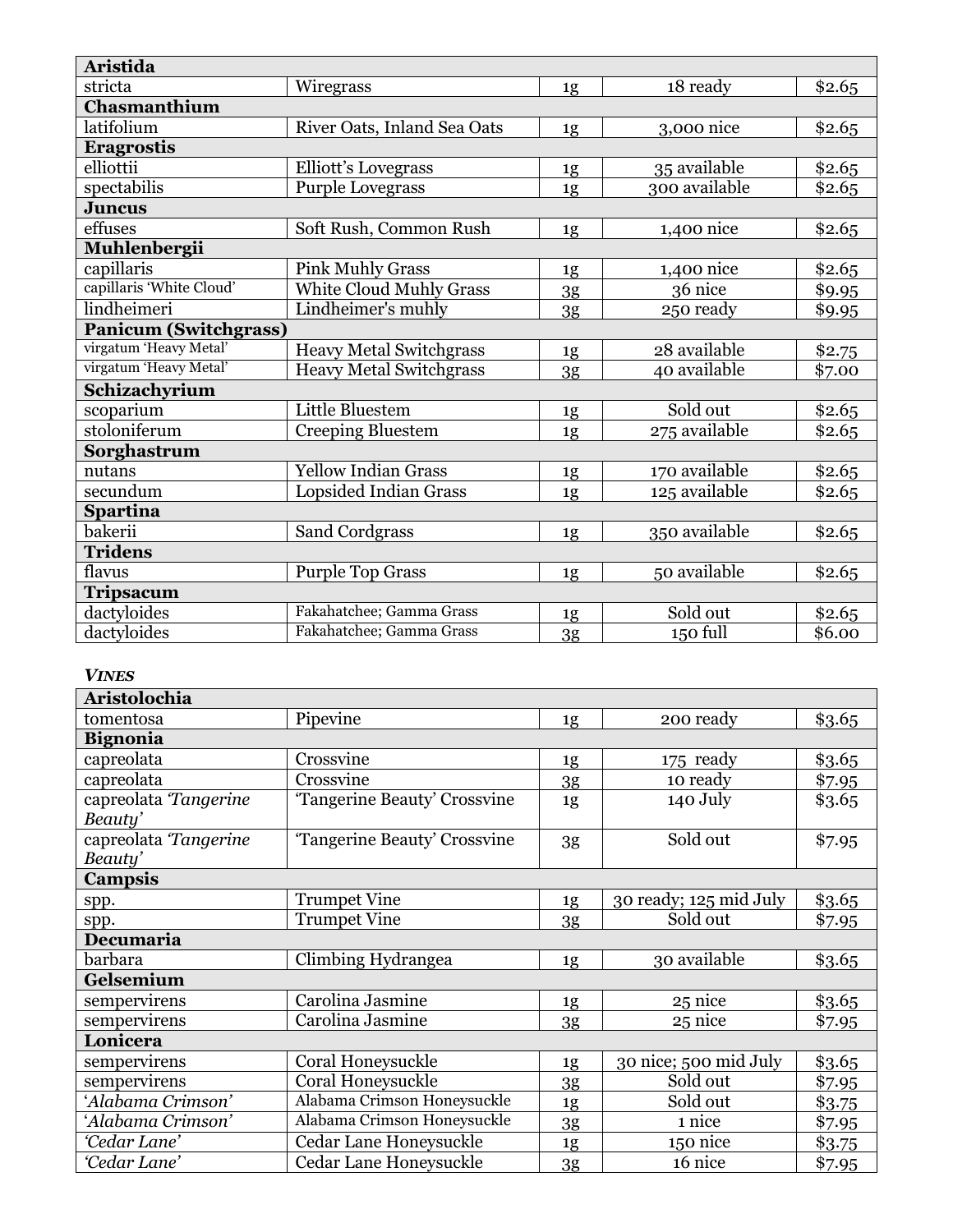| 'Sulphurea' (yellow) | Yellow Honeysuckle             | 1g | $175$ nice     | \$3.75 |
|----------------------|--------------------------------|----|----------------|--------|
| 'Sulphurea' (yellow) | Yellow Honeysuckle             | 3g | 10 nice        | \$7.95 |
| x heckrotti          | Gold Flame Honeysuckle         | 1g | $275$ nice     | \$3.75 |
| 'Gold Flame'         |                                |    |                |        |
| <b>Passiflora</b>    |                                |    |                |        |
| incarnata            | Passion Vine                   | 1g |                | \$3.65 |
| lutea                | <b>Yellow Passion Vine</b>     | 1g | 50 available   | \$3.65 |
| Wisteria             |                                |    |                |        |
| frutescens           | Native Wisteria                | 1g | Sold out       | \$3.65 |
| frutescens           | Native Wisteria                | 3g | Sold out       | \$7.95 |
| 'Amethyst Falls'     | Amethyst Falls Wisteria        | 1g | 400 ready      | \$3.75 |
| 'Amethyst Falls'     | <b>Amethyst Falls Wisteria</b> | 3g | 28 ready, nice | \$8.00 |

#### *FERNS*

| <b>Dryopteris</b>   |                      |    |                      |        |
|---------------------|----------------------|----|----------------------|--------|
| erythrosora         | Autumn Fern          | 1g | 85 ready; 1,500 Aug. | \$3.95 |
| ludoviciana         | Southern Wood Fern   | 1g | Sold out             | \$3.95 |
| <b>Thelypterius</b> |                      |    |                      |        |
| kunthii             | Southern Shield Fern | 1g | 400 July             | \$3.95 |

#### *PERENNIALS*

#### *\* PESTICIDE FREE*

| Ageratina jucunda       | Hammock Snakeroot             | 1g             | July                     | \$2.95 |
|-------------------------|-------------------------------|----------------|--------------------------|--------|
| Amsonia                 | <b>Blue Star</b>              | 1g             | 500 nice                 | \$2.95 |
| tabernaemontana         |                               |                |                          |        |
| Aquilegia canadensis    | Columbine                     | 1g             | 200 ready                | \$2.95 |
| <b>Asclepias</b>        |                               |                |                          |        |
| incarnata*              | Swamp Milkweed                | 1g             | 500 ready                | \$3.65 |
| perennis*               | <b>Aquatic Milkweed</b>       | 1g             | 300 ready                | \$3.65 |
| tuberosa*               | <b>Butterfly Milkweed</b>     | 1g             | 100 ready July           | \$3.65 |
| variegata*              | <b>Redring Milkweed</b>       | $\frac{1g}{2}$ | Out                      | \$3.65 |
| verticillata*           | Whorled Milkweed              | 1g             | Out                      | \$3.65 |
| <b>Aster</b>            |                               |                |                          |        |
| Ampelaster carolinianus | <b>Climbing Aster</b>         | 1g             | 15 ready; 200 early July | \$2.95 |
| Eurybia divaricata      | White Wood Aster              | 1g             | 295 nice                 | \$2.95 |
| Eurybia hemisphaerica   | <b>Southern Prairie Aster</b> | 1g             | 30 ready                 | \$2.95 |
| Symphyotrichum          | <b>Blue Wood Aster</b>        | 1g             | 625 ready                | \$2.95 |
| cordifolium             |                               |                |                          |        |
| S. elliottii            | Elliott's Aster               | 1g             | 375 available            | \$2.95 |
| S. ericoides            | Heath's Aster                 | 1g             | 110 nice                 | \$2.95 |
| S. georgiana            | Georgia Aster                 | 1g             | 600 ready                | \$2.95 |
| S. laevis               | Smooth Aster                  | 1g             | 300 available            | \$2.95 |
| S. lateriflorus         | <b>Calico Aster</b>           | 1g             | 12 available             | \$2.95 |
| S. novae-angliae        | New England Aster             | 1g             | 500 nice                 | \$2.95 |
| S. patens               | Late Purple Aster             | 1g             | 8 ready                  | \$2.95 |
| S. praealtum            | <b>Willowleaf Aster</b>       | 1g             | Sold out                 | \$2.95 |
| S. undulatum            | <b>Wavyleaf Aster</b>         | 1g             | 130 nice                 | \$2.95 |
| <b>Baptisia</b>         |                               |                |                          |        |
| alba                    | White Wild Indigo             | 1g             | 500 late July            | \$2.95 |
| alba                    | White Wild Indigo             | 3 <sub>g</sub> | 2 available              | \$6.95 |
| australis               | <b>Blue False Indigo</b>      | 1g             | 300 late June            | \$2.95 |
| lanceolata              | Gopherweed                    | 1g             | 25 available             | \$2.95 |
| megacarpa               | Appalachicola wild indigo     | 1g             | 8 available              | \$2.95 |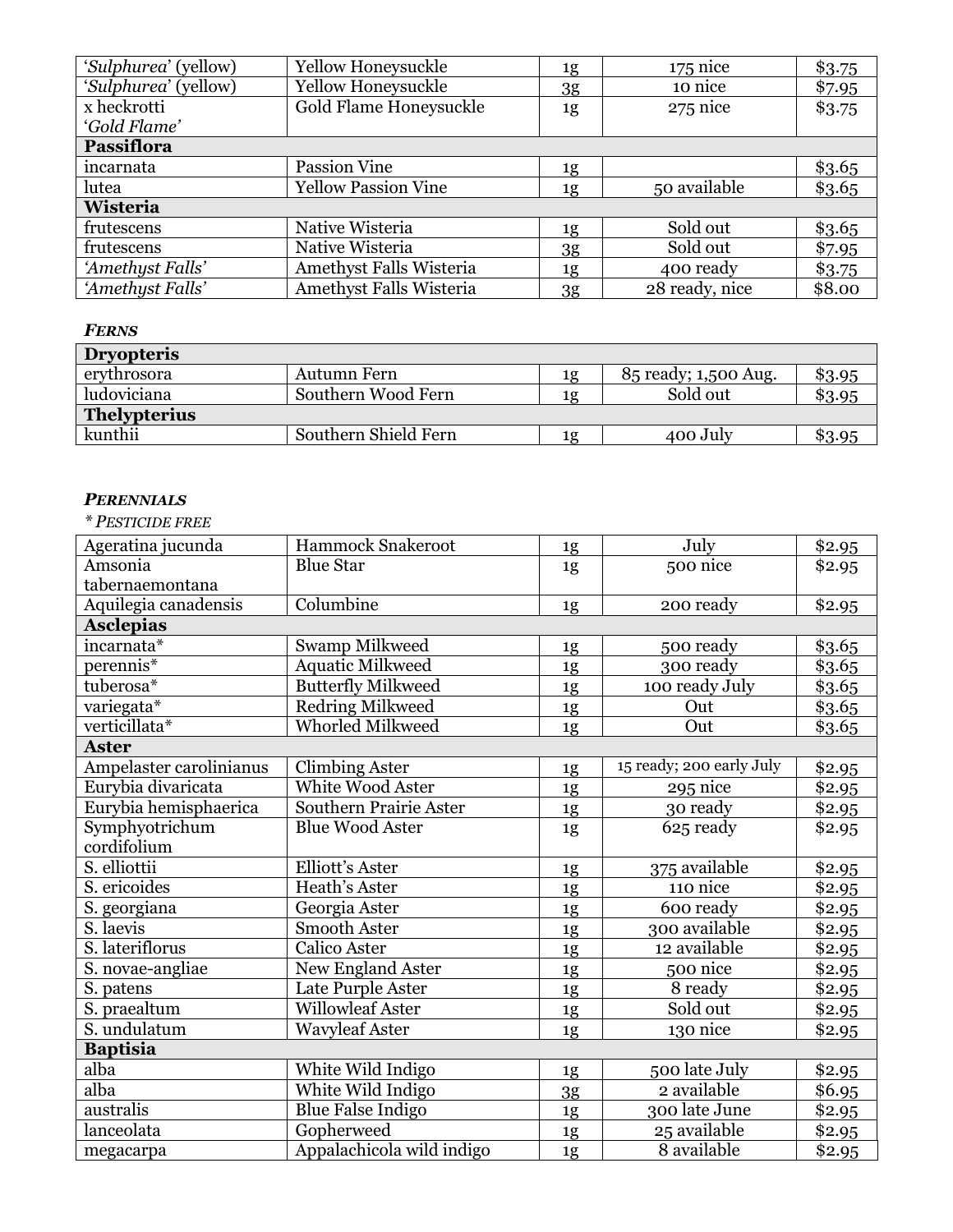| <b>Boltonia</b>    |                                |                |                         |        |
|--------------------|--------------------------------|----------------|-------------------------|--------|
| asteroides         | White Doll's Daisy             | 1g             | 260 nice                | \$2.95 |
| <b>Brickellia</b>  |                                |                |                         |        |
| cordifolia         | Flyrs nemesis                  | 1g             | 100 late June           | \$2.95 |
| Calamintha         |                                |                |                         |        |
| ashei              | Ashe's Calamint                | 1g             | 20 nice                 | \$3.75 |
| georgiana          | Georgia Basil                  | 1g             | 5 available             | \$3.75 |
| Chrysogonum        |                                |                |                         |        |
| virginianum        | Green & Gold                   | 1g             | 252 nice                | \$2.95 |
| <b>Chrysopsis</b>  |                                |                |                         |        |
| hyssopifolia       | <b>Cottony Golden Aster</b>    | 1g             | 15 ready                | \$2.95 |
| mariana            | <b>Maryland Golden Aster</b>   | 1g             | Sold out                | \$2.95 |
| Conradina          |                                |                |                         |        |
| canescens          | <b>False Rosemary</b>          | 1g             | Sold out                | \$3.95 |
| glabra             | Apalachicola Rosemary          | 1g             | Sold out                | \$3.95 |
| <b>Coreopsis</b>   |                                |                |                         |        |
| auriculata         | <b>Earred Coreopsis</b>        | 1g             | Sold out                | \$2.95 |
| delphiniifolia     | Larkspur Coreopsis             | 1g             | 250 nice                | \$2.95 |
| integrifolia       | <b>Chipola River Coreopsis</b> | 1g             | 200 available           | \$2.95 |
| lanceolata         | <b>Lanceleaf Coreopsis</b>     | 1g             | 300 ready nice          | \$2.95 |
| <b>Dyschoriste</b> |                                |                |                         |        |
| oblongifolia       | Twinflower                     | 1g             | 50 late June            | \$2.95 |
| Echinacea          |                                |                |                         |        |
| pallida            | Pale Coneflower                | 1g             | 13 available            | \$2.95 |
| purpurea           | <b>Purple Coneflower</b>       | 1g             | 400 nice; 400 late July | \$2.95 |
| Elephantopus       |                                |                |                         |        |
| elatus             | Tall Elephant's Foot           | 1g             | 40 available            | \$2.95 |
| tomentosus         | Elephant's Foot                | 1g             | 35 available            | \$2.95 |
| Erigeron           |                                |                |                         |        |
| pulchellus         | Robin's Plantain               | 1g             | 400 nice                | \$2.95 |
| Eryngium           |                                |                |                         |        |
| aquaticum          | Marsh Rattlesnake Master       | 1g             | 400 nice                | \$3.50 |
| yuccifolium        | <b>Rattlesnake Master</b>      | 1g             | 40 ready                | \$7.50 |
| Erythrina          |                                |                |                         |        |
| herbacea           | Coral Bean                     | 1g             | 25 ready                | \$2.95 |
| herbacea           | Coral Bean                     | 3 <sub>g</sub> | 7 available             | \$6.95 |
| Eupatorium         |                                |                |                         |        |
| fistulosum         | Joe Pye Weed                   | 1g             | 500 nice                | \$2.95 |
| Fragaria           |                                |                |                         |        |
| virginiana         | Native Strawberry              | 1g             | 250 nice                | \$2.95 |
| Gaillardia         |                                |                |                         |        |
| pulchella          | <b>Indian Blanket Flower</b>   | 1g             | 60 nice                 | \$2.95 |
| <b>Helianthus</b>  |                                |                |                         |        |
| angustifolius      | <b>Swamp Sunflower</b>         | 1g             | 75 nice, 550 early July | \$2.95 |
| debilis            | Dune Sunflower                 | 1g             | 30 nice                 | \$2.95 |
| floridus           | Florida Sunflower              | 1g             | 100 nice                | \$2.95 |
| grosseserratus     | <b>Sawtooth Sunflower</b>      | 1g             | 90 late June            | \$2.95 |
| tuberosus          | Jerusalem Artichoke, Sunchoke  | 1g             | 80 available            | \$3.95 |
| <b>Heliopsis</b>   |                                |                |                         |        |
| helianthoides      | <b>False Sunflower</b>         | 1g             | 170 nice                | \$2.95 |
| <b>Hibiscus</b>    |                                |                |                         |        |
| coccineus          | <b>Scarlet Hibiscus</b>        | 1g             | 600 nice                | \$2.95 |
| coccineus          | <b>Scarlet Hibiscus</b>        | 3g             | 90 ready                | \$6.95 |
| grandiflorus       | <b>Swamp Hibiscus</b>          | 1g             | 150 ready               | \$2.95 |
| grandiflorus       | <b>Swamp Hibiscus</b>          | 3g             | 290 ready               | \$6.95 |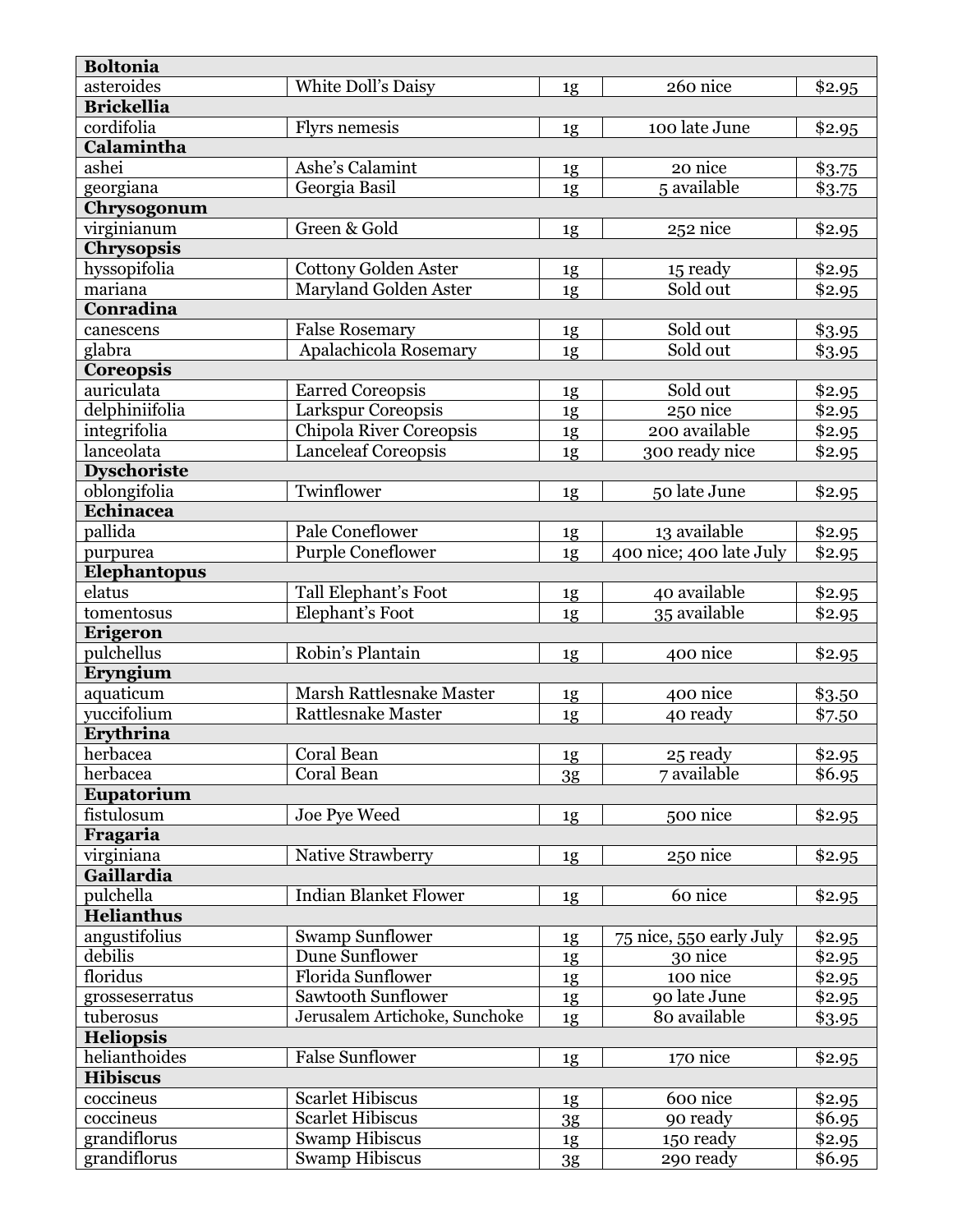| moscheutos                                     | Swamp Rosemallow                        | 1g             | 200 ready                     | \$2.95           |
|------------------------------------------------|-----------------------------------------|----------------|-------------------------------|------------------|
| moscheutos                                     | <b>Swamp Rosemallow</b>                 | 3g             | 60 ready                      | \$6.95           |
| <b>Hymenocallis</b>                            |                                         |                |                               |                  |
| occidentalis                                   | Spider Lily                             | 1g             | Sold out                      | \$3.50           |
| Hypericum                                      |                                         |                |                               |                  |
| densiflorum v. interior                        | <b>Bushy St John's Wort</b>             | 1g             | 150 nice                      | \$3.85           |
| frondosum 'Sunburst'                           | Golden St John's Wort                   | 3 <sub>g</sub> | 100 nice, blooming            | \$7.95           |
| reductum                                       | Scrub St John's Wort                    | 1g             | Sold out                      | \$3.85           |
| <b>Iris</b>                                    |                                         |                |                               |                  |
| $\overline{\text{cristata}}$                   | <b>Dwarf Crested Iris</b>               | 1g             | 400 late summer               | \$3.95           |
| verna                                          | <b>Dwarf Woodland Iris</b>              | 3g             | Sold out                      | \$3.95           |
| Leucanthemum                                   |                                         |                |                               |                  |
| vulgare                                        | Oxeye Daisy                             | 1g             | Sold out                      | \$2.95           |
| Liatris                                        |                                         |                |                               |                  |
| aspera                                         | <b>Blazing Star</b>                     | 1g             | 50 nice                       | \$2.95           |
| chapmanii                                      | Chapman's Liatris                       | 1g             | 50 ready                      | \$2.95           |
| spicata                                        | <b>Blazing Star</b>                     | 1g             | 800 nice                      | \$2.95           |
| Lobelia                                        |                                         |                |                               |                  |
| cardinalis                                     | <b>Cardinal Flower</b>                  | 1g             | 400 ready                     | \$2.95           |
| siphilitica                                    | Great Blue Lobelia                      | 1g             | 400 ready                     | \$2.95           |
| <b>Mimosa</b>                                  |                                         |                |                               |                  |
| strigilosa                                     | Sunshine Mimosa                         | 1g             | Sold out                      | \$2.95           |
| <b>Mitchella</b>                               |                                         |                |                               |                  |
| repens                                         | Partridge Berry                         | 1g             | 50 available                  | \$3.65           |
| Monarda                                        |                                         |                |                               |                  |
| fistulosa                                      | Bee Balm                                | 1g             | 100 ready, 200 mid July       | \$2.95           |
| punctata                                       | Dotted Horsemint                        | 1g             | 350 nice                      | \$2.95           |
| Penstemon                                      |                                         |                |                               |                  |
|                                                |                                         |                |                               |                  |
|                                                |                                         |                | 200 nice                      |                  |
| laevigatus<br><b>Phlox</b>                     | <b>Beard Tongue</b>                     | 1g             |                               | \$2.95           |
| amoena                                         | <b>Hairy Phox</b>                       |                |                               | \$3.25           |
| caroliniana                                    | Carolina Phlox                          | 1g             | 50 nice<br>Sold out           |                  |
| divaricata                                     | <b>Woodland Phlox</b>                   | 1g             | Dormant                       | \$3.25           |
| divaricata 'Blue Moon'                         | <b>Blue Moon Phlox</b>                  | 1g             | 200 available                 | \$3.25           |
|                                                |                                         | 1g             | 20 available                  | \$3.65           |
| divaricata laphamii<br>Laphamii 'Blue Buttons' | Laphamii Woodland Phlox                 | $\frac{1g}{2}$ |                               | \$3.25           |
| paniculata                                     | Laphamii Woodland Phlox<br>Garden Phlox | 1g             | 350 available<br>70 available | \$3.25<br>\$3.25 |
| pilosa                                         | Downy Phlox                             | 1g             | 5 ready                       |                  |
| pulchra                                        | Alabama Phlox                           | $\frac{1g}{2}$ | Sold out                      | \$3.25           |
| <b>Pityopsis</b>                               |                                         | 1g             |                               | \$3.25           |
|                                                | Golden Aster                            |                | 500 nice                      |                  |
| graminifolia<br>Pycnanthemum                   |                                         | 1g             |                               | \$2.95           |
| albescens                                      | White Mountain Mint                     |                | 300 mid July                  |                  |
| Ratibida                                       |                                         | 1g             |                               | \$2.95           |
| pinnata                                        | <b>Prairie Coneflower</b>               |                | 100 nice                      |                  |
| <b>Rudbeckia</b>                               |                                         | 1g             |                               | \$2.95           |
|                                                | <b>Black-eyed Susan</b>                 |                | 400 nice                      |                  |
| fulgida                                        |                                         | 1g             | 1,200 nice                    | \$2.95           |
| fulgida sullivantii<br>'Goldsturm'             | Goldsturm Black-eyed Susan              | 1g             |                               | \$2.95           |
| hirta                                          | <b>Black-eyed Susan</b>                 | 1g             | 200 nice                      | \$2.95           |
| laciniata                                      | <b>Cutleaf Coneflower</b>               | 1g             | 500 nice                      | \$2.95           |
| triloba                                        | <b>Brown-eyed Susan</b>                 | 1g             | Sold out                      | \$2.95           |
| <b>Ruellia</b>                                 |                                         |                |                               |                  |
| caroliniensis                                  | Wild Petunia                            | 1g             | 370 ready                     | \$2.95           |